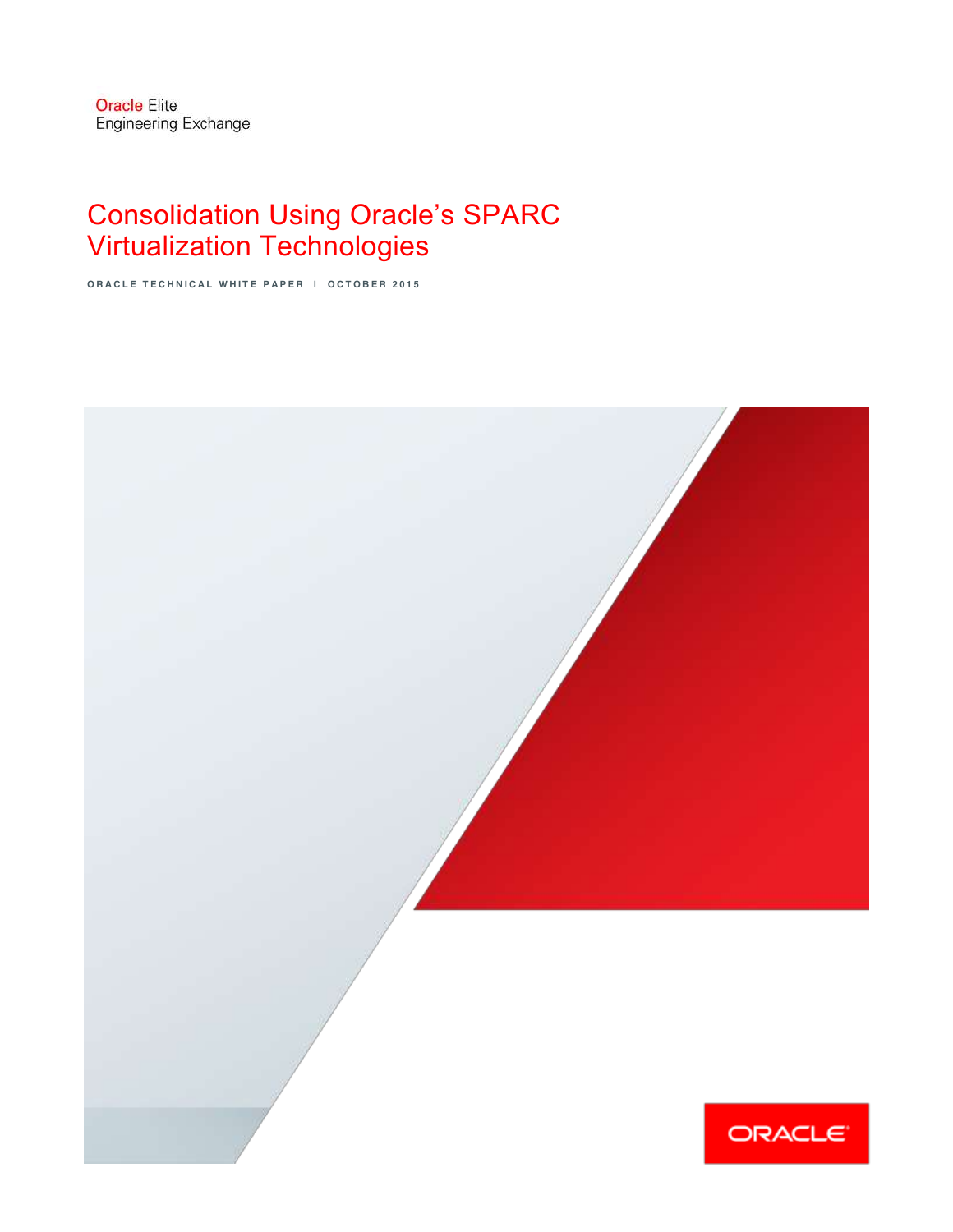Table of Contents

| Introduction                                              | 3              |
|-----------------------------------------------------------|----------------|
| Designing a Consolidated Infrastructure                   | 6              |
| Seven Areas of Consideration for Consolidation            | 6              |
| Security Isolation                                        | 6              |
| <b>Resource Isolation</b>                                 | 6              |
| <b>Workload Efficiency</b>                                | $\overline{7}$ |
| Availability                                              | $\overline{7}$ |
| Serviceability                                            | $\overline{7}$ |
| Flexibility                                               | 8              |
| Agility                                                   | 8              |
| Requirements-Based Consolidation                          | $\mathsf 9$    |
| <b>Oracle Virtualization Technologies</b>                 | 9              |
| <b>Physical Domains (PDoms)</b>                           | 9              |
| Oracle VM Server for SPARC                                | 10             |
| Control, I/O, Service, Guest, and Guest Root Domain Roles | 11             |
| <b>Guest Domains Model</b>                                | 11             |
| <b>Redundant Guest Domains Model</b>                      | 12             |
| SR-IOV or Direct I/O Domains Model                        | 13             |
| Redundant SR-IOV Domains Model                            | 14             |
| <b>Guest Root Domains Model</b>                           | 15             |
| <b>Oracle Solaris Zones</b>                               | 16             |
| <b>Native Branded Zones</b>                               | 17             |
|                                                           |                |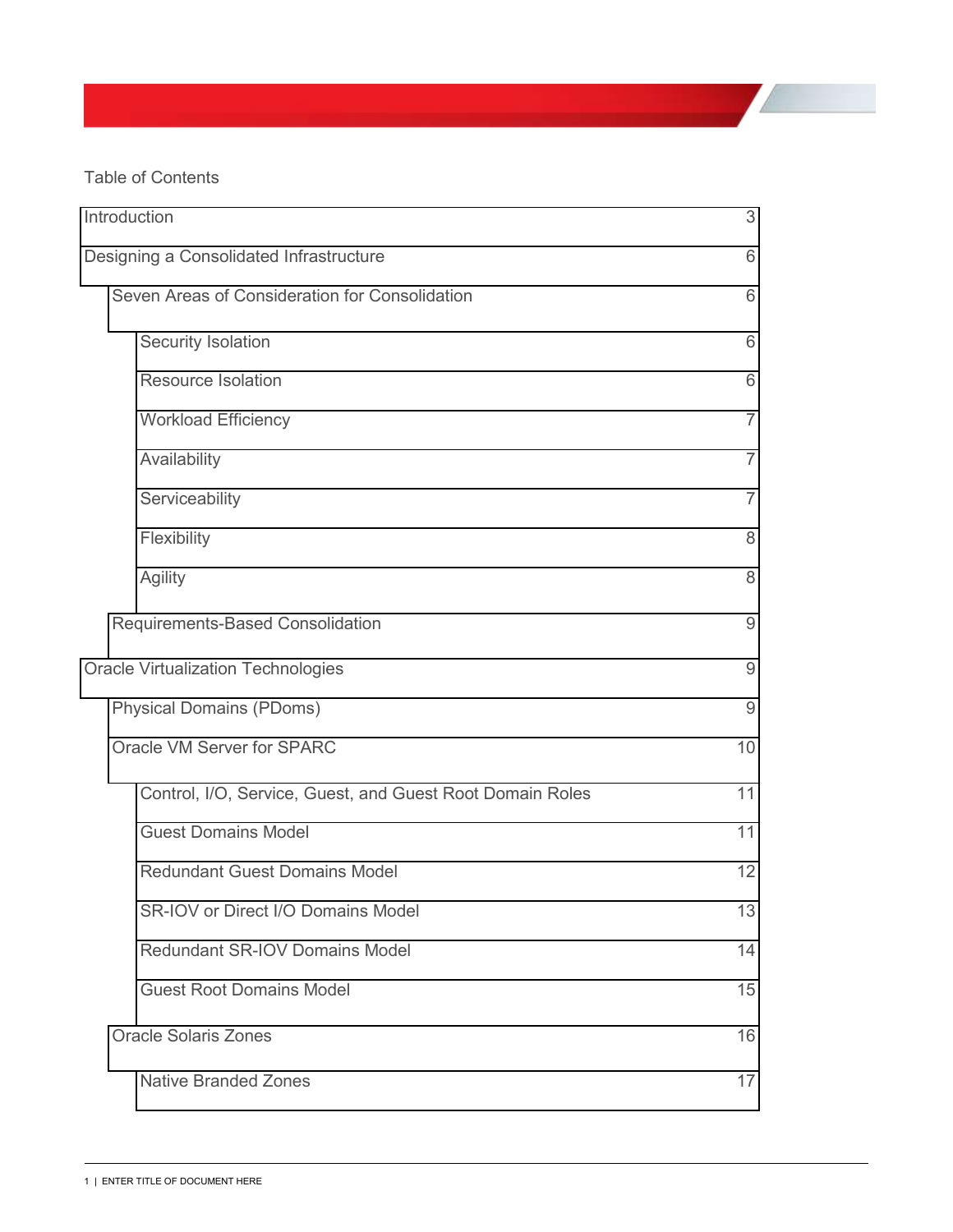| <b>Kernel Zones</b>                                                 | 18 |
|---------------------------------------------------------------------|----|
| Non-Native Branded Zones                                            | 19 |
| <b>Combining Virtualization Technologies</b>                        | 20 |
| <b>Redundant Guest Domains and Oracle Solaris Zones</b>             | 22 |
| Guest Root Domains and Oracle Solaris Zones                         | 23 |
| Root Domains and SR-IOV Domains                                     | 24 |
| Hybrid Combination of All Oracle Virtualization Technologies        | 26 |
| Summary of Characteristics for Combined Virtualization Technologies | 27 |
| Conclusion                                                          | 28 |
| About Oracle Elite Engineering Exchange                             | 28 |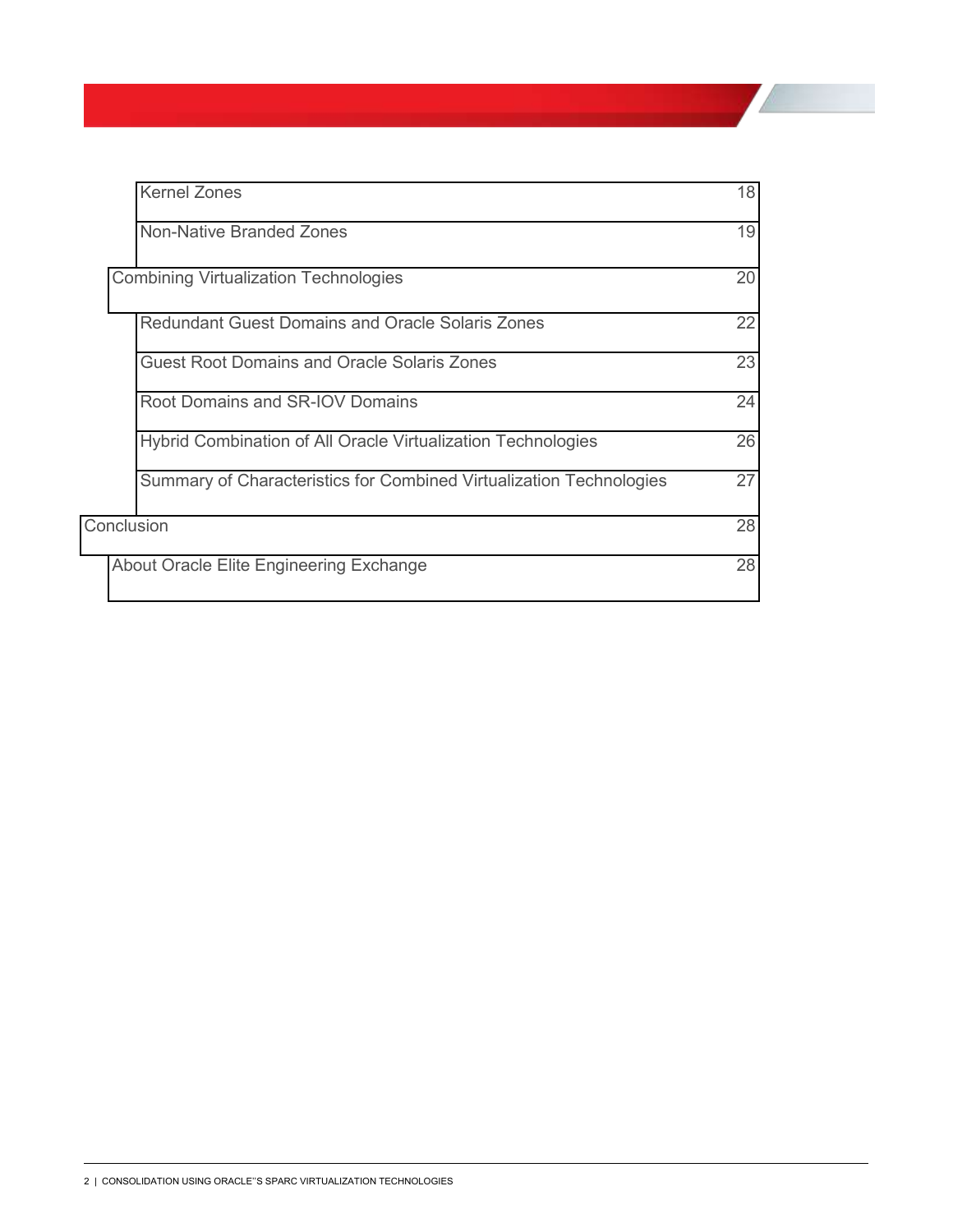# <span id="page-3-0"></span>Introduction

This paper provides a high-level overview of Oracle's virtualization technologies, and it introduces a methodology for evaluating their features so that they can be matched against workload requirements by observing the following seven characteristics:

- **»** Security isolation
- **»** Resource isolation
- **»** Efficiency
- **»** Availability
- **»** Serviceability
- **»** Flexibility
- **»** Agility

This methodology could also be used to evaluate other Oracle virtualization technologies, as well as other combinations of Oracle virtualization technologies not covered in this paper, such as pluggable databases in Oracle Database 12*c* or application consolidation within Oracle WebLogic Server.

All organizations have a requirement to run their IT infrastructure in the most efficient way possible. The current trend is to use virtualization technologies to allow the consolidation of many diverse workloads onto a smaller number of physical servers, thereby achieving cost savings. This trend is also driven by the increased capacity of modern servers compared to some of the workloads, and the requirement to consolidate those workloads to avoid the massive underutilization of those servers that would result if a single-workload-per-server route was followed.

One of the most important aspects of any consolidation exercise is to understand exactly where the costs are coming from, and to build an architecture that is focused on minimizing the total cost of ownership (TCO) of the data center infrastructure. The benefits of consolidation manifest themselves in the following areas:

- **»** Operations: The infrastructure is simplified due to a reduction of the number of diverse objects that need to be monitored, managed, and maintained.
- **»** Deployment: Standards-based pools of resources allow easier deployment of new workloads by avoiding the need to procure and implement new infrastructure for each new project.
- **»** Infrastructure: Consolidation results in higher utilization of hardware and software assets and allows a smaller infrastructure footprint, which reduces the capital costs of acquiring those assets.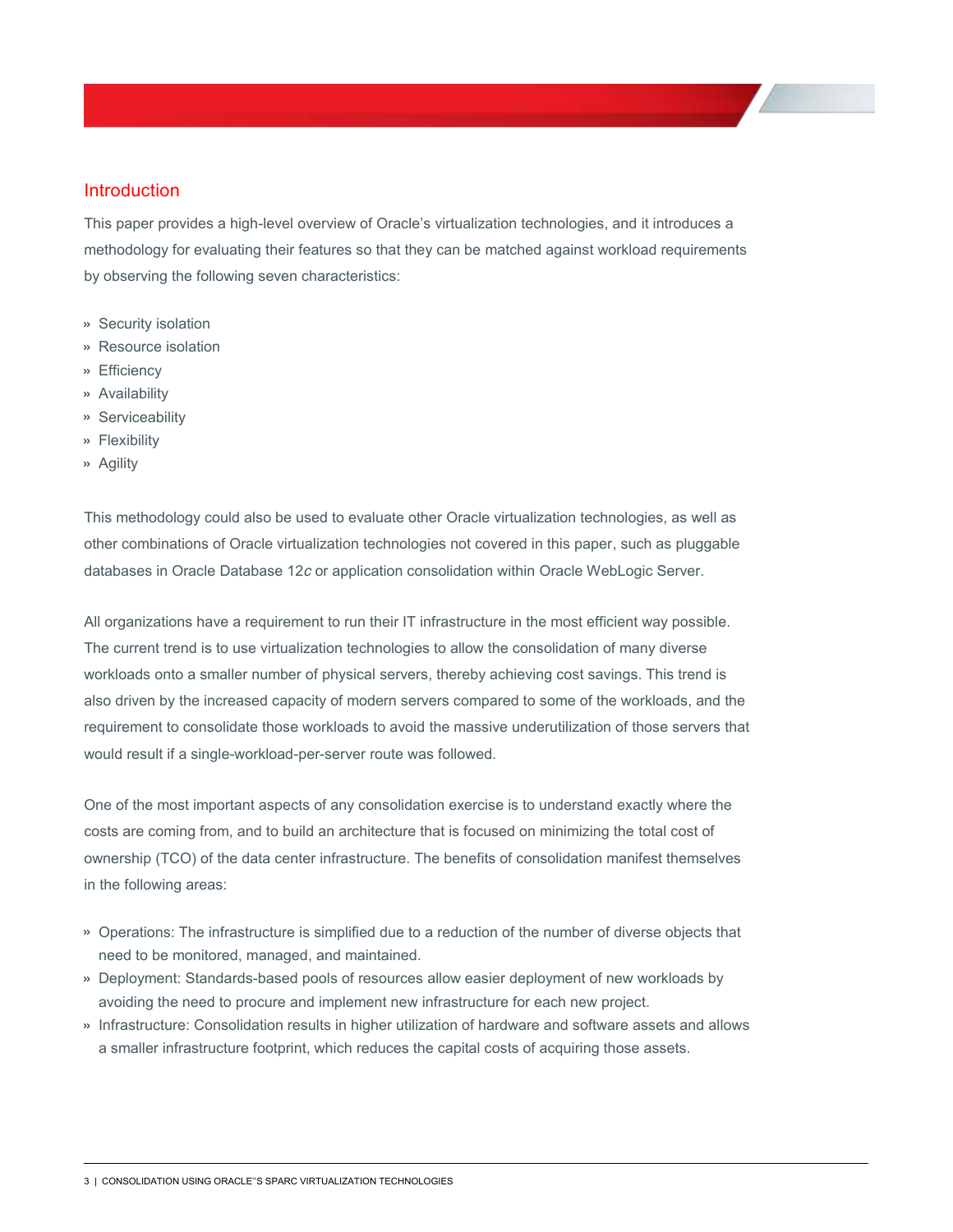The primary goal of consolidation is cost reduction, and the cost of operating and managing the architecture is one of the largest components of cost within a data center. For this reason, any consolidation exercise should focus on driving operational savings. This is generally achieved by simplifying the architecture, by reducing the number of entities that need to be managed, and by standardizing the operating system (OS), patch levels, and computational building blocks so the components can all be managed in exactly the same way.

Some of the models described in this paper enforce this standardization, because they require workloads to share the same OS version. The benefits are that standardization reduces the number of OS versions that need to be independently managed, it reduces the overall quantity of OS instances, and—by extension—it reduces the size of the underlying infrastructure to support them. Oracle Solaris supports this type of consolidation very well due to the Application Binary Compatibility guarantee, which means that, in essence, applications are not tied to a specific patch level or kernel release. This removes the need to maintain a multitude of unique Oracle Solaris versions per application stack.

When a traditional monolithic virtualization approach is taken where machines are mapped one-to-one to virtual machines, there is no overall reduction in the operational complexity of the system, because there are still the same number of entities to be managed, plus there is additional overhead to manage the newly introduced virtualization infrastructure as well. The aim should be to consolidate workloads, not simply to consolidate machines, because it is workload consolidation that will drive the operational efficiencies of the data center.

The choice of the most appropriate virtualization technology needs to be driven by requirements. The requirements of a development environment are likely to be substantially different from those of a mission-critical production environment. Oracle Solaris 11.2 and above provides the capabilitythrough the use of its Unified Archive feature--to seamlessly migrate a workload among any of the deployment options. It is, therefore, possible to adopt different virtualization models for development, test, and production environments, and be able to migrate the same workload onto any deployment type. More importantly, as the production environment evolves over time, Unified Archives provide the flexibility to move the workload to the most appropriate deployment type as well.

This paper will show that a combination of Oracle virtualization technologies allows the most appropriate deployment choice to be made, based on the workload requirements. The flexibility of the models and workload deployment options allows the architecture to be easily modified to meet changing requirements over time as well.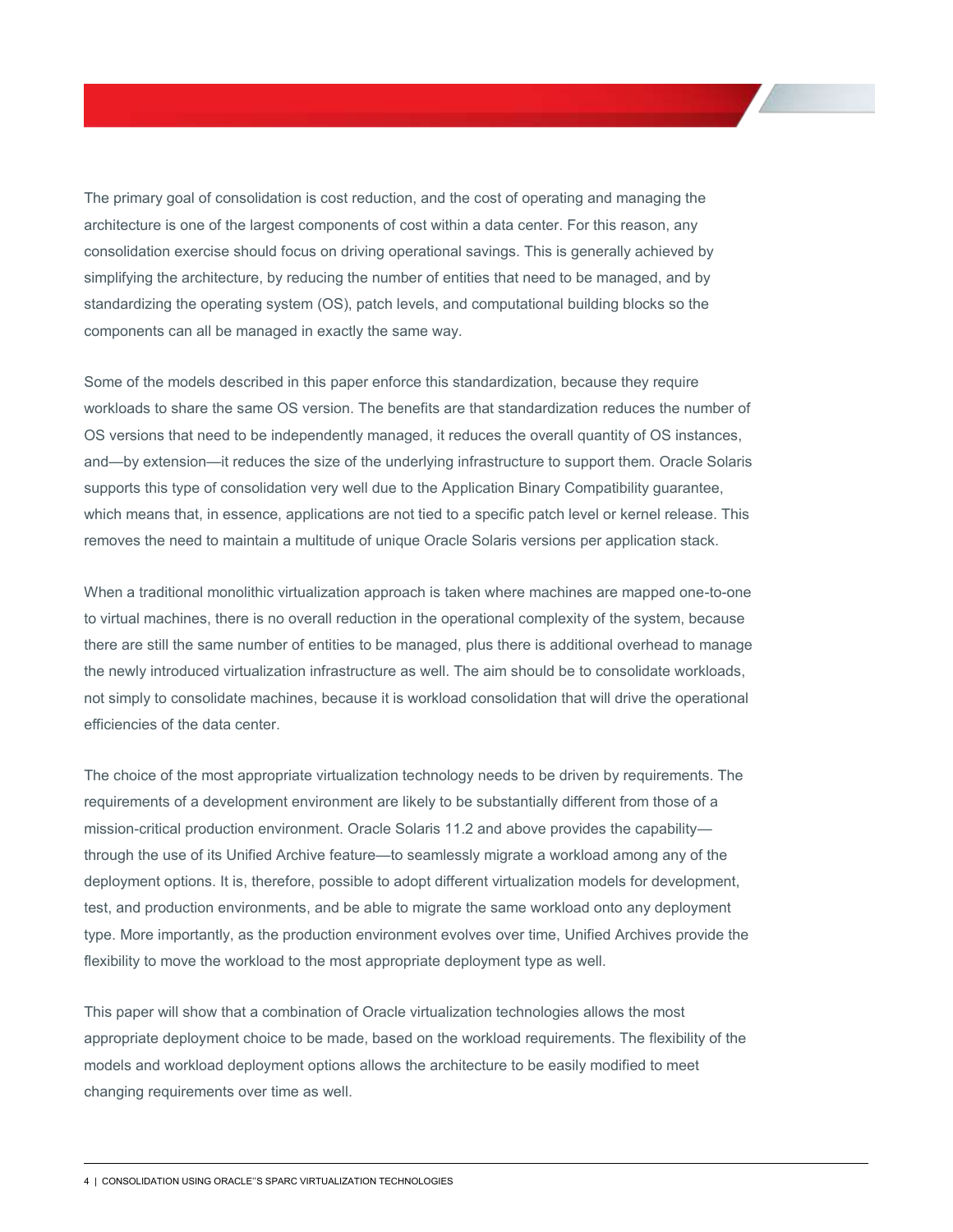This white paper assumes that the reader has a working understanding of Oracle's virtualization technologies. There are numerous white papers that discuss the technical aspects of each of these technologies, including specific implementation guidelines.

Specifically, the white paper "Oracle's SPARC M7 and SPARC T7 Servers: Domaining Best Practices" covers physical domains (PDoms) and Oracle VM Server for SPARC (formerly called Sun Logical Domains) technology in detail, and it should be considered prerequisite reading for this white paper.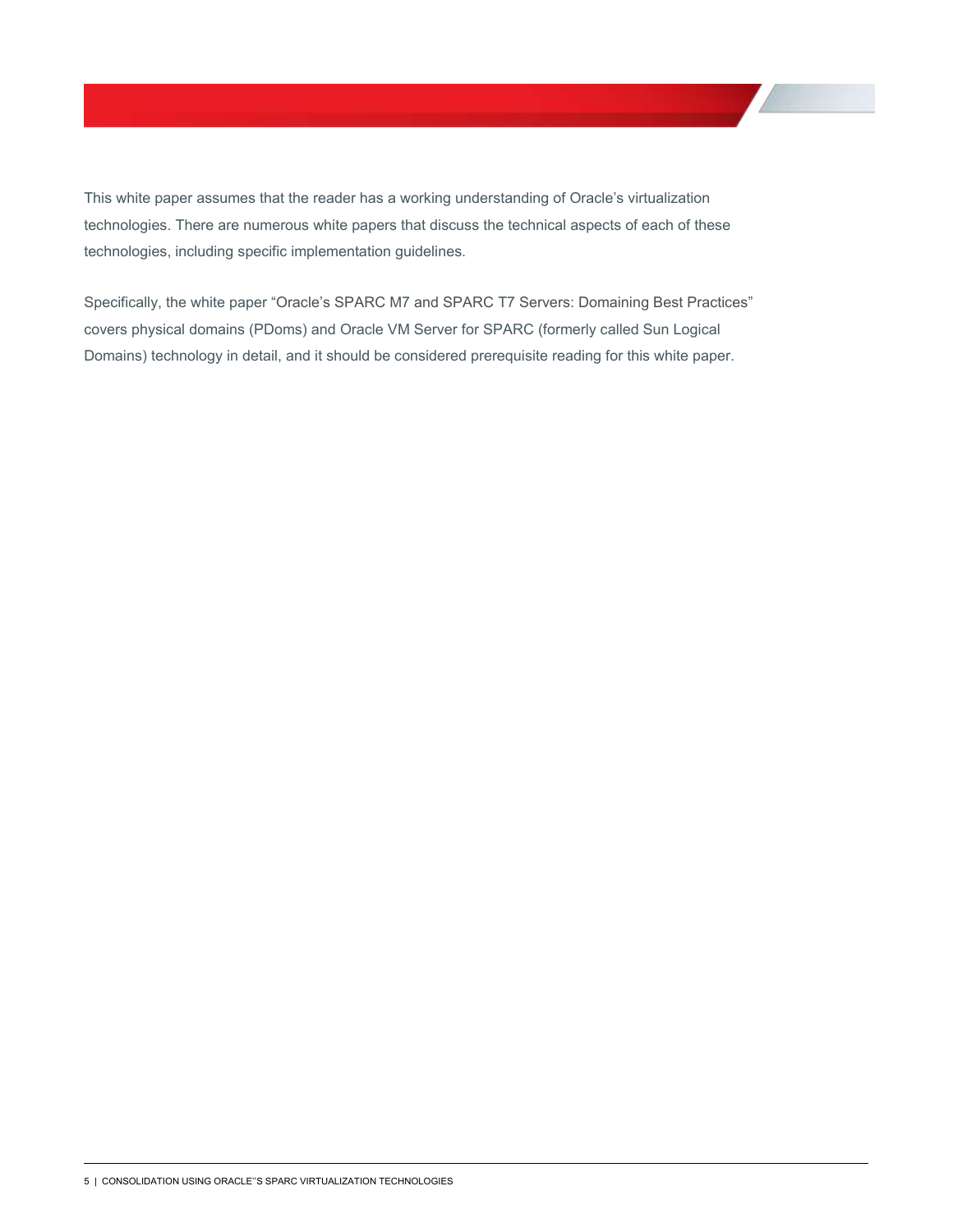# <span id="page-6-0"></span>Designing a Consolidated Infrastructure

When faced with multiple options for consolidation, it is useful to remember the following reasons for consolidating in the first place, and use those initial requirements to derive the most appropriate solution:

#### **»** Maximize operational efficiency

- **»** The benefits of consolidation are not purely derived from a reduction in hardware cost. The majority of the consolidation benefits are derived from the simplicity that accrues from standardization of an operating model and the reduction in the number of managed objects.
- **»** Consolidating as high up the stack as possible naturally reduces the total number of managed objects, as well as creates as much standardization as possible.
- **»** Maximize workload efficiency
	- **»** One of the trade-offs of increased isolation is a potential increase in the virtualization overhead. Bear this in mind, and create additional isolation only where necessary.
	- **»** Some workloads are quite small in comparison to the footprint of a modern OS instance. Try to co-locate multiple workloads per OS instance where possible.

Each of the Oracle virtualization technologies has different characteristics, and understanding how they are different enables you to match the application and workload requirements with the correct combination of Oracle technologies.

# <span id="page-6-1"></span>Seven Areas of Consideration for Consolidation

A consolidated data center has significantly different characteristics than a siloed data center, and these differences require a change in the way that security, resource allocation, availability, and serviceability are all managed.

# <span id="page-6-2"></span>**Security Isolation**

In a siloed environment, discrete hardware allows workloads to be isolated purely by virtue of the physical separation. Consolidated environments will have a large number of shared components, and new technologies might need to be introduced to guarantee the level of separation that is required. In most cases, existing security policies will need to be revisited to accommodate the new virtualized, shared environments. In other cases, it might be necessary to adopt particular virtualization technologies to abide by existing policies.

#### <span id="page-6-3"></span>**Resource Isolation**

Workloads with dedicated hardware have guaranteed resource allocation, but this results in large amounts of underutilized resources. One of the main benefits of consolidation is to pool all the compute resources so that they can be used more efficiently. When resources are pooled in this way, measures need to be put in place to ensure that each of the workloads has access to sufficient resources to be able to deliver the required service levels. At the other end of the scale, it is imperative that a single workload should not be able to affect the other workloads in the pool through excessive consumption of resources.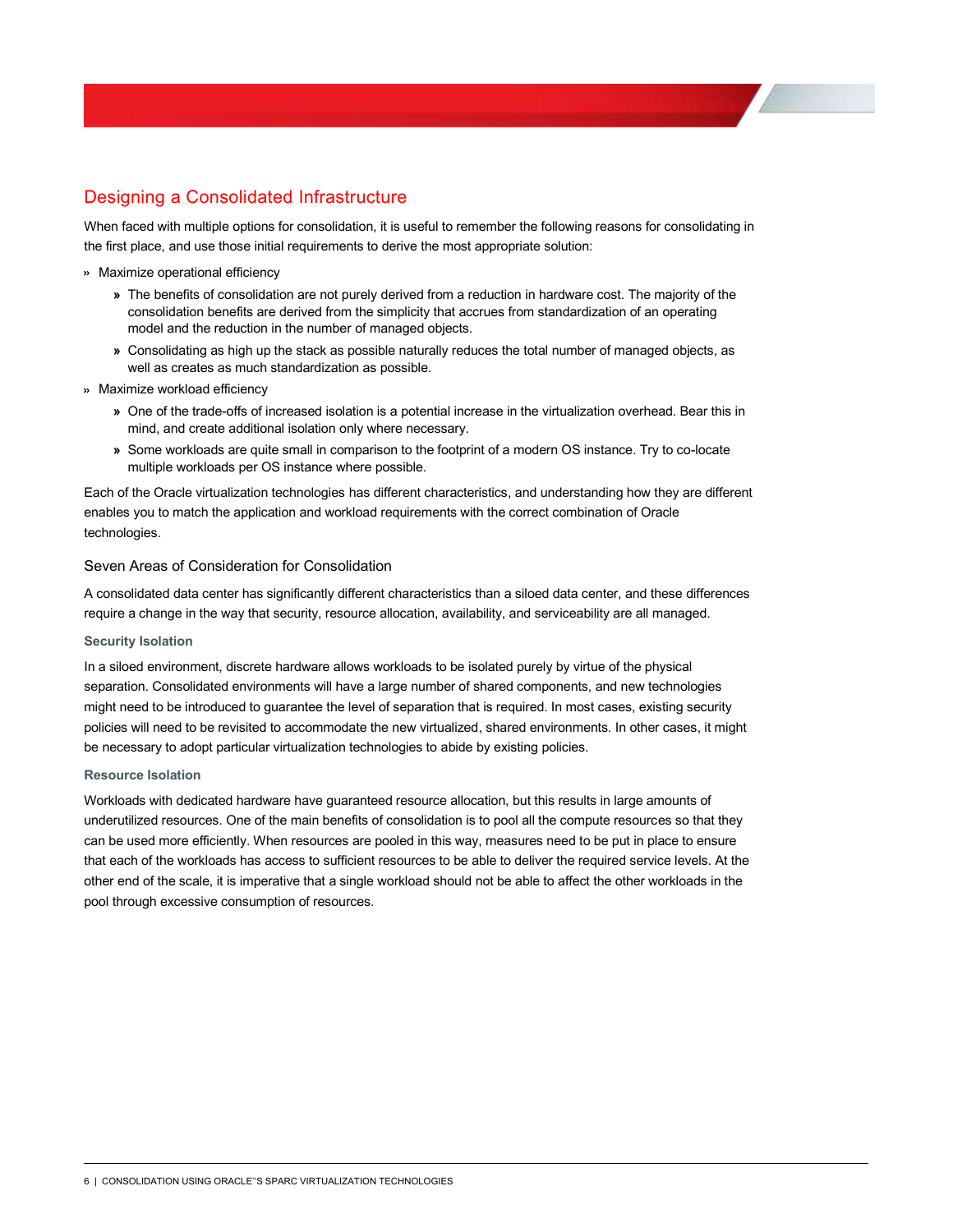#### <span id="page-7-0"></span>**Workload\*Efficiency**

Most virtualization technologies create some level of overhead. This usually manifests itself in three distinct ways:

- **»** Hypervisor overhead: This is the amount of CPU and memory resources that has to be allocated to run the hypervisor. The resources consumed depend on the number of virtual machines (VMs) being managed and their I/O characteristics. Typically, as the number of workloads grows, the amount of resources that must be allocated to the hypervisor also grows.
- **»** Virtualized resource overhead: The hypervisor is usually responsible for allocating virtual CPUs and memory to the VMs. It also provides virtual I/O resources to the VMs. The actual performance of the virtual CPUs compared to the physical CPU is dependent on the level of oversubscription and is usually lower; the same is often true for memory. In most cases, the throughput and latency of virtual I/O are not as good as the throughput and latency of native I/O. This reduction in performance needs to be taken into consideration when sizing the physical infrastructure for consolidated workloads.
- **»** OS overhead: It is also worth considering that modern operating systems are themselves quite heavy consumers of resources. That is, each individual OS instance needs its own boot device, disk, and I/O allocation, as well as a CPU and memory pool, some of which it consumes for its own housekeeping tasks. When a single workload is deployed per OS instance, quite often the OS instance itself consumes more resources than the workload consumes. This is often referred to as the *workload-to-payload ratio*. Better efficiency can be obtained by consolidating as many workloads per OS instance as possible, either by using application-level consolidation or by using OS virtualization tools.

The combination of the first two effects is colloquially known as *virtualization tax*. The third effect could be considered a tax rebate when the number of OS instances and the associated resource and management overhead are reduced as part of the consolidation exercise.

#### <span id="page-7-1"></span>**Availability**

Dealing with a large number of single-workload servers has the advantage of reducing the impact of a server failure because a failure usually affects only a single service or workload. As more workloads are consolidated onto a smaller number of servers, the impact of a server outage (whether planned or unplanned) is greater. This means that the overall architecture has to consciously focus on ensuring that the resulting increased availability requirements are met. Usually this involves implementing high availability (HA) solutions where they might not previously have been considered necessary for single workloads, as well as ensuring that the underlying hardware has higher reliability, availability, and serviceability (RAS) features, so that failures at the hardware layer do not immediately trigger an outage.

While there is an initial design overhead to putting an HA environment in place, it is often possible to heavily leverage such an environment using multiple consolidated virtual environments at no or minimal additional cost, with significant uptime improvements across multiple virtualized environments.

When consolidating workloads, it is always helpful to consider the entities within the architecture that could fail, the likelihood of that failure, and the impact that failure could have on the running workloads.

In the comparisons presented later in this document, the availability score is made under the assumption that additional HA derived from clustering technology is not applied. In all cases, the availability characteristic will increase by applying clustering technology.

#### <span id="page-7-2"></span>**Serviceability**

Similar to the heightened availability requirements, an outage that is required to service a component impacts a much greater proportion of workloads. It is difficult enough to negotiate an outage window for a single production workload, but trying to simultaneously arrange an outage window for increasing numbers of workloads becomes exponentially difficult.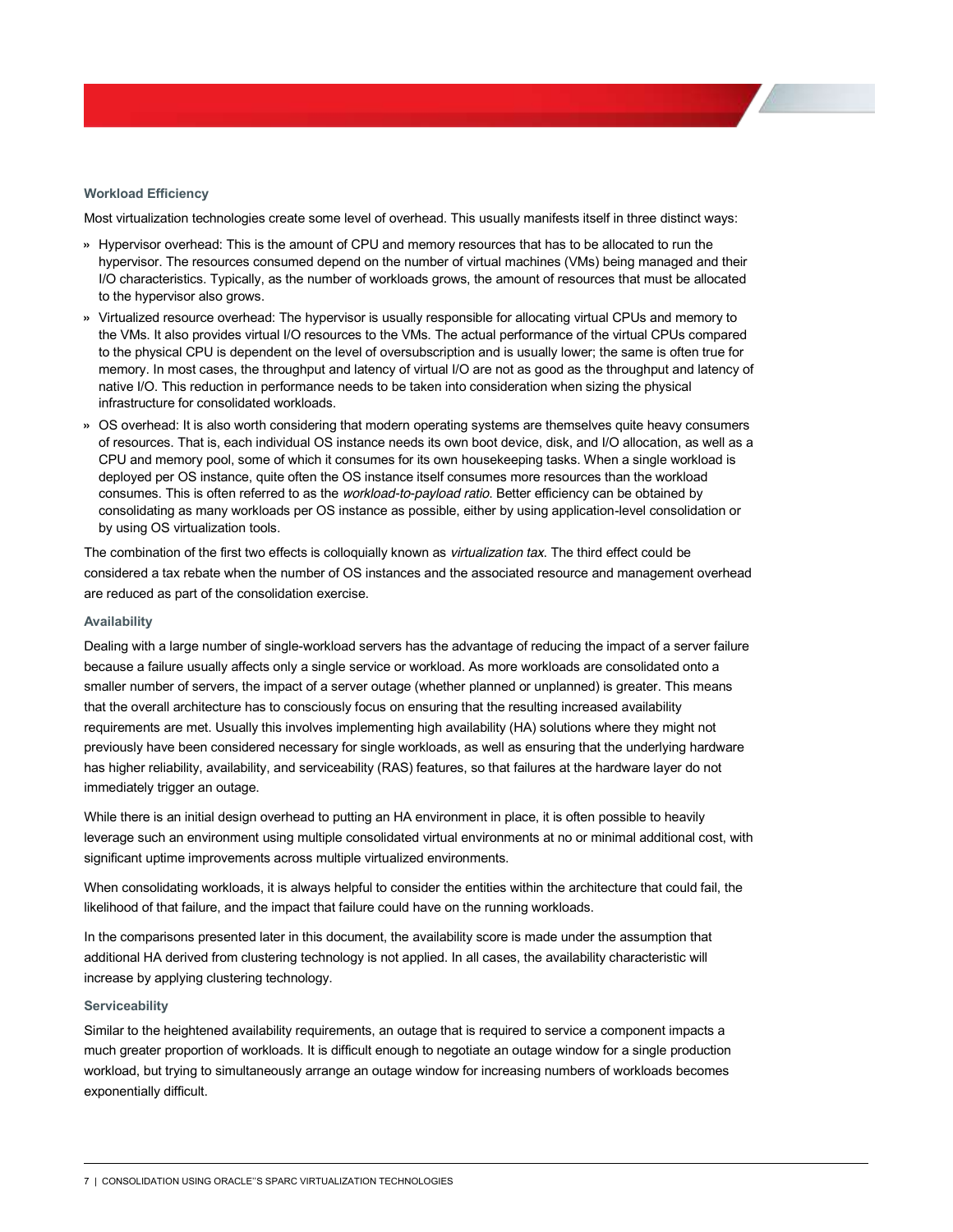This serviceability problem can be solved by minimizing the number of service events that impact the running workloads. In many cases, the availability architecture outlined above can fulfill many of the serviceability requirements.

### <span id="page-8-0"></span>**Flexibility**

In any environment, the ability of the system administrator to plan for the changing real-time demands of the workload can be difficult, but in a consolidated, virtualized environment this problem is exacerbated. Now, rather than sizing and planning for a single workload, the administrator must look at the requirements of all of the consolidated workloads.

This is further complicated by the dynamic nature of most workloads, which might vary from being quiescent and asserting almost no load, to fully consuming all of the allocated resources. When multiple workloads are consolidated on a single platform, rightsizing can become a difficult problem to solve. The simple approach of over-allocating resources to cope with peaks in workload is inefficient and results in an artificial increase in the virtualization tax discussed earlier.

The tools and technologies used to manage virtualization must provide as much flexibility as possible to dynamically change the resource allocations of a virtualized environment to avoid situations where a quiescent load is allocated (but not using) significant platform resources, while another heavily loaded environment is unable to perform due to insufficient resources in its environment. Dynamically moving resources from quiet environments to busy ones can enable better overall utilization of resources and system response to workloads with wide variances in utilization.

The tools provided to allow this flexibility vary according to the virtualization technology used, but at all levels some granularity of dynamic resource reallocation is possible, and in some cases it can be preconfigured according to policies that allow environments to automatically grow and shrink according to predefined rules that have been established by the system owner.

The flexibility to scale workloads up and down (or even off) is invaluable in maximizing utilization and throughput. It should be noted that this flexibility to resize environments on the fly has potential consequences, such as possible impacts on licensing requirements for the software deployed into the environment.

Making careful choices concerning which virtualized workloads share a virtualized platform and the policies used to govern their allocation of resources can result in excellent overall platform utilization levels and the minimization of unused resources and wasted capital investment.

#### <span id="page-8-1"></span>**Agility**

When many workloads are running on a server within a pool, and that server needs to be taken out of service for maintenance, it is important to be able to move those workloads with minimal or zero service disruption to an alternative server for the duration of that maintenance. As the number of workloads increases, the difficulty of negotiating a simultaneous outage window also increases.

The agility characteristic measures the ease of workload migration from one location to another, in terms of the impact, complexity, and duration of the migration.

It should be noted that many modern workloads are designed to run in a scalable fashion, which means that individual workload instances can easily be turned off without any impact to service, for instance, with Oracle Real Application Clusters (Oracle RAC) or Oracle WebLogic Suite The agility characteristic is important for workloads that do not have this capability.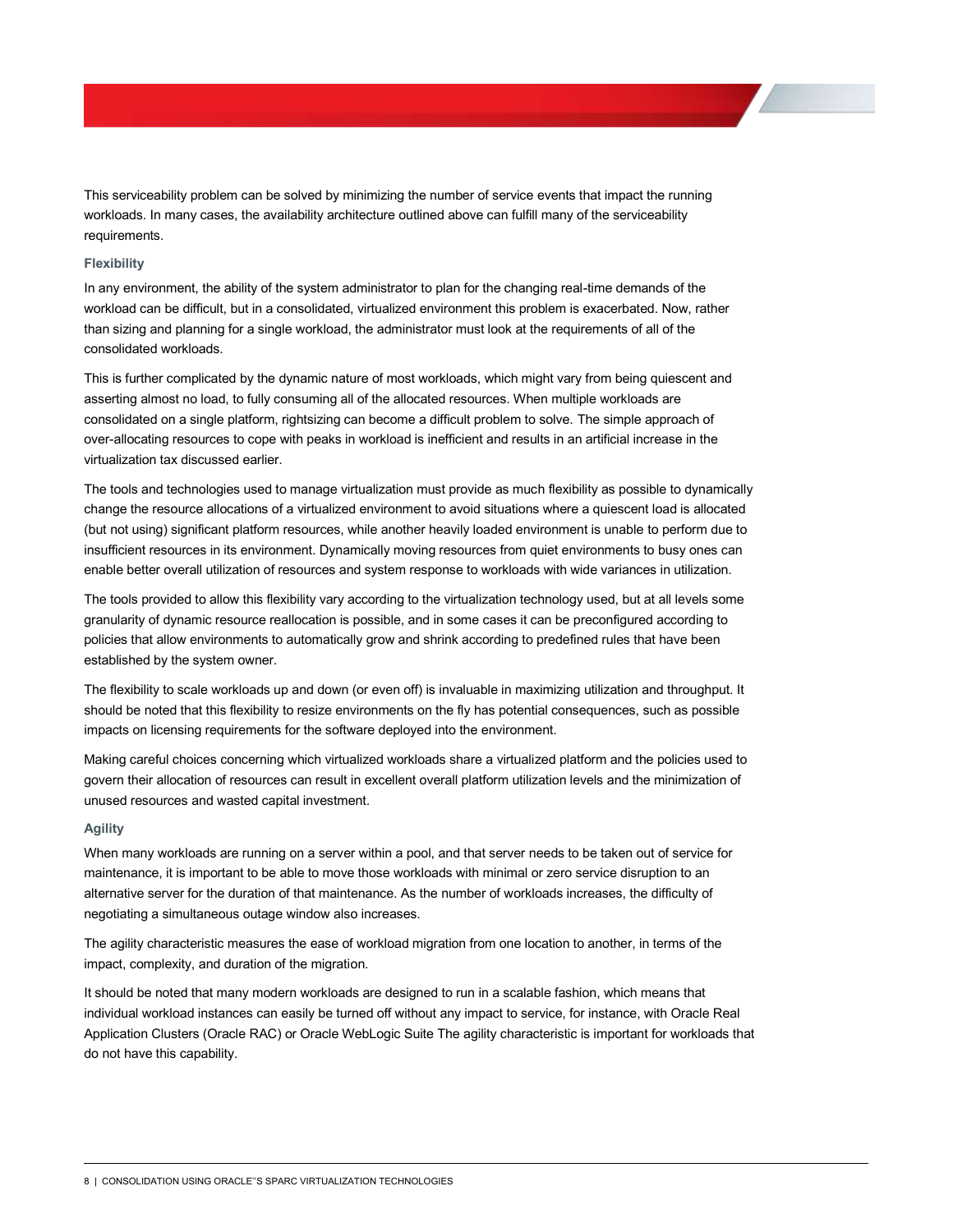<span id="page-9-0"></span>Requirements-Based Consolidation

Every virtualization technology has different characteristics for isolation, overhead, efficiency, and flexibility. The various workloads required to run on these technologies have different requirements as well. It should be clear that one size almost never fits all, and that the most effective virtualization choice is to use the right tool (or combination of tools) for the right workload. The following sections discuss each of Oracle's virtualization technologies in terms of the seven characteristics outlined above.

# <span id="page-9-1"></span>Oracle Virtualization Technologies

Oracle has a number of virtualization technologies that operate at different layers of the stack, which provides the ability to build a consolidated infrastructure to maximize the cost savings outlined previously:

- » Physical domains (PDoms): Oracle's SPARC M7-8, M7-16 and SPARC M6-32 servers provide the option to divide a large server into a number of smaller ones by physically segregating the CPU, memory, and I/O resources into a number of PDoms. Each PDom behaves just like a physical server.
- **»** Oracle VM Server for SPARC logical domains (LDoms): All current SPARC servers from Oracle (or PDoms, as described above) can be divided into a number of smaller systems by logically segregating CPU and memory resources and providing either native or virtualized I/O to domains. This adds an additional layer of granularity, but also has the advantage of allowing dynamic reallocation of CPU and memory resources among the LDoms. Oracle VM Server for SPARC technology provides a large amount of choice for the configuration of the LDoms, and this paper discusses a number of common scenarios. Every PDom or SPARC server currently offered by Oracle always has at least one LDom that initially owns all the resources. Oracle VM Server for SPARC is part of the Oracle VM product family, which includes Oracle VM Server for x86. Oracle VM Server for SPARC and Oracle VM Server for x86 share several architectural principles, especially the use of privileged domains for system control, and can be administered with Oracle VM Manager, but that is not in the scope of this white paper.
- **»** Oracle Solaris runs in every LDom and includes a feature called Oracle Solaris Zones that provides the ability to create a number of additional virtualized OS instances. This provides the finest-grained allocation of resources in an extremely efficient manner. Similar to LDoms, Oracle Solaris Zones technology is extremely flexible and allows a large number of different deployment choices, which are discussed in this paper.

# <span id="page-9-2"></span>Physical Domains (PDoms)

PDoms enable electrically isolated server hardware, which means administrators can isolate hardware or security faults and constrain their exposure to each domain. The result is a superior level of system availability and security. This technology is available in the SPARC M7 and SPARC M6-32 servers.

Software and hardware errors and failures do not propagate beyond the domain in which the fault occurred. Complete fault isolation between PDoms limits the effect on applications of any hardware or software errors. This helps to maintain a high level of availability in these servers, which is necessary when consolidating many applications. Each PDom is administered separately, so a security breach in one domain does not affect any other domain.

PDom technology allows a large server to be split up into a number of smaller fully isolated servers. The main reason for doing this is usually to create smaller building blocks for workload isolation or to improve serviceability. In effect, each PDom can be considered to be a standalone physical server. For Oracle software licensing purposes, a PDom is considered a hard partition.

Figure 1 and the following list describe how PDoms address the seven characteristics outlined earlier: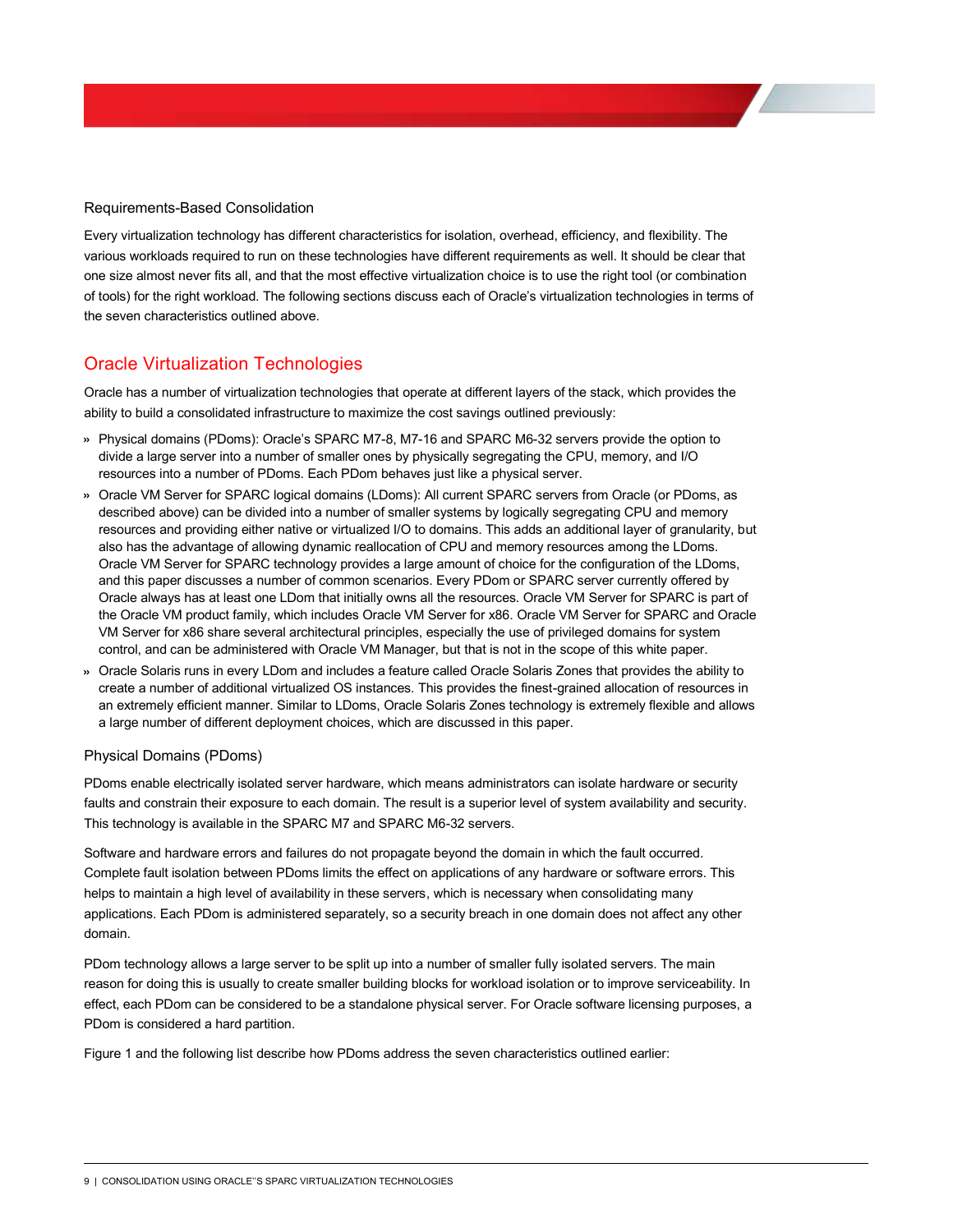- **» Security isolation**: Each PDom is, in effect, a fully isolated physical server with fully dedicated components. The security characteristics of PDoms are identical to those of a standalone server, although PDoms do share a common administrative access via the Oracle Integrated Lights Out Manager (Oracle ILOM).
- **» Resource isolation**: Each PDom has fully dedicated CPU, memory, and I/O resources. Its resources are fully isolated from the resources of all other PDoms within the server.
- **» Efficiency**: All workloads run at bare-metal performance levels with neither hypervisor nor virtualized resource overhead, as defined in the "Workload Efficiency" section above.
- **» Availability**: A PDom is usually constructed with fully redundant components, including I/O resources, which means that it can usually accommodate single failures without interruption.
- **» Serviceability**: The SPARC M7 and SPARC M6-32 servers allow the hot plugging of I/O cards within the system, so that individual cards can be serviced. However, servicing of CPU and memory components requires an outage.
- **» Flexibility**: A PDom should be considered a fixed hardware resource. CPU, memory, and I/O resources cannot be dynamically reallocated between PDoms within a system.
- **» Agility**: Due to the physical nature of all the resources in a PDom, it is not possible to migrate PDoms between systems.

| <b>Security</b><br><b>Isolation</b> | <b>Resource</b><br><b>Isolation</b> | <b>Efficiency</b>     | Availability          | Serviceability        | <b>Flexibility</b> | Agility |
|-------------------------------------|-------------------------------------|-----------------------|-----------------------|-----------------------|--------------------|---------|
| Very High                           | Very High                           | <b>Extremely High</b> | <b>Extremely High</b> | <b>Extremely High</b> | Low                | Low     |

Figure 1. Summary of the seven characteristics for PDoms

# <span id="page-10-0"></span>Oracle VM Server for SPARC

An Oracle VM Server for SPARC domain (also referred to as a logical domain or LDom) is a virtual machine that comprises a discrete logical grouping of resources. An LDom has its own operating system and identity within a single computer system. A variety of application software can be run in different LDoms and kept independent for performance and security purposes. This technology is available on every SPARC server currently offered by Oracle.

For Oracle software licensing, an LDom is considered a hard partition if it is configured appropriately.

This technology most closely resembles the traditional virtualization technology used with the concept of a hypervisor and guest VMs, but it is implemented in a very different way. Each LDom is only permitted to observe and interact with those server resources that are made available to it by the hypervisor. The hypervisor enforces the partitioning of the server's resources and provides limited subsets to multiple operating system environments. This partitioning and provisioning is the fundamental mechanism for creating LDoms.

Each LDom can be managed as an entirely independent machine with its own resources, such as:

- **»** Dedicated CPU and memory resources
- **»** Kernel, patches, and tuning parameters
- **»** User accounts and administrators
- **»** Disks
- **»** Network interfaces, media access control (MAC) addresses, and IP addresses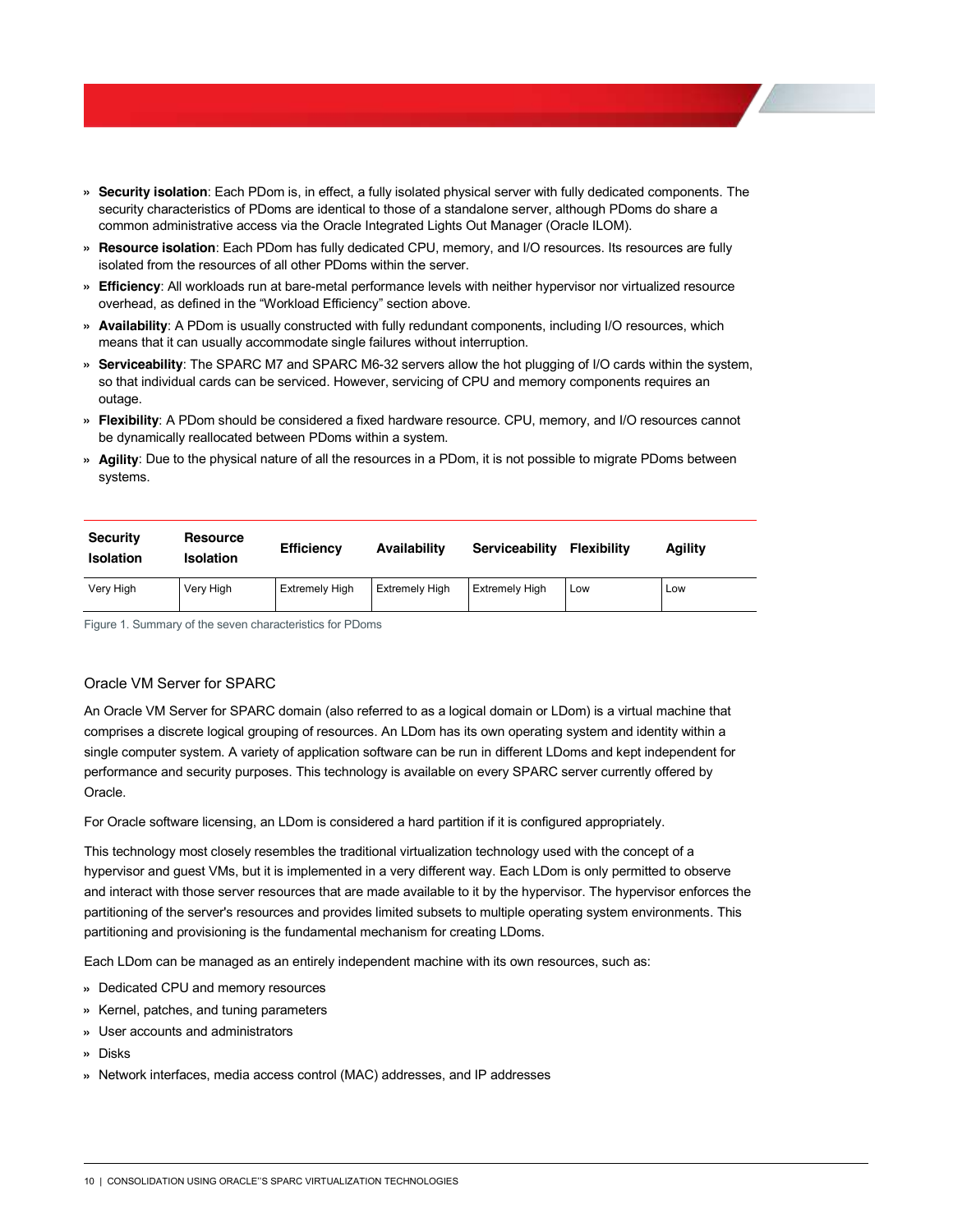Each LDom can be stopped, started, and rebooted independently of other LDoms without requiring users to perform a power cycle of the server and without affecting the other running LDoms.

#### <span id="page-11-0"></span>Control, I/O, Service, Guest, and Guest Root Domain Roles

A number of different names are used for the various roles of domains that can exist in an Oracle VM Server for SPARC deployment. This is complicated by the fact that a domain can be of more than one type simultaneously. For example, a control domain is always an I/O domain, and it is usually a service domain. For the purposes of this paper, the following terminology is used to describe the different Oracle VM Server for SPARC domain types:

- » **Control domain**—The management control point for virtualization of the server, which is used to configure domains and manage resources. It is the first domain to boot on a power-up, is an I/O domain, and is usually a service domain as well. There can be only one control domain.
- » **I/O domain**—A domain that has been assigned physical I/O devices. It can be a PCIe root complex and associated devices or PCIe slots, a PCIe device, or a single-root I/O virtualization (SR-IOV) function. It has native performance and functionality for the devices it owns, unmediated by any virtualization layer. There can be multiple I/O domains.
- » **Service domain—A** domain that provides virtual networking and disk devices to guest domains. There can be multiple service domains. A service domain is always an I/O domain, because it must own physical I/O resources in order to virtualize them for guest domains. In most cases, these service domains have PCIe root complexes assigned to them, and they could be called a root domain in this case.
- » Guest domain—A domain whose devices are all virtual rather than physical. Virtual networking and disk devices are provided to a guest domain by one or more service domains. In common practice, a guest domain is where applications are run. There usually are multiple guest domains in a single system.
- » Guest root domain-A domain that has one or more PCIe root complexes assigned to it, but is used to run applications within the domain, rather than to provide services such as the service domain does. Physically there is no difference between service domains and guest root domains other than their usage, and guest root domains often will be simply referred to as root domains.

There are, broadly speaking, four deployment models that are typically used when running Oracle VM Server for SPARC, although hybrid models are also possible with a mix of all types of guest domains:

- **»** Guest Domains model
- **»** Redundant Guest Domains model
- **»** SR-IOV or Direct I/O Domains model
- **»** Guest Root Domains model

These different deployment models are described in detail in numerous white papers and webcasts available at this [Oracle VM Server for SPARC web page,](http://www.oracle.com/technetwork/server-storage/vm/documentation/logical-domains-articles-160640.html) but the following sections summarize the four main deployment models.

#### <span id="page-11-1"></span>**Guest Domains Model**

In this model, the control domain owns *all* the root complexes and creates virtual devices for all the guest domains. This is the most flexible model, and it fits cases where there are large numbers of relatively small domains, with low impact from failure. All guest domains are affected by an outage of the control domain. Live migration is possible between guest domains. Guest domains are useful also for lightweight production environments where availability is provided by horizontal scaling at the application tier, and they are a particularly good fit for test and development environments, where performance and availability are not critical requirements.

Figure 2 and the following list describe how this model addresses the seven characteristics outlined earlier:

**» Security isolation**: Each guest domain acts like a physical server with its own version of the operating system. However, all I/O passes through the control domain and is usually configured to use shared physical devices.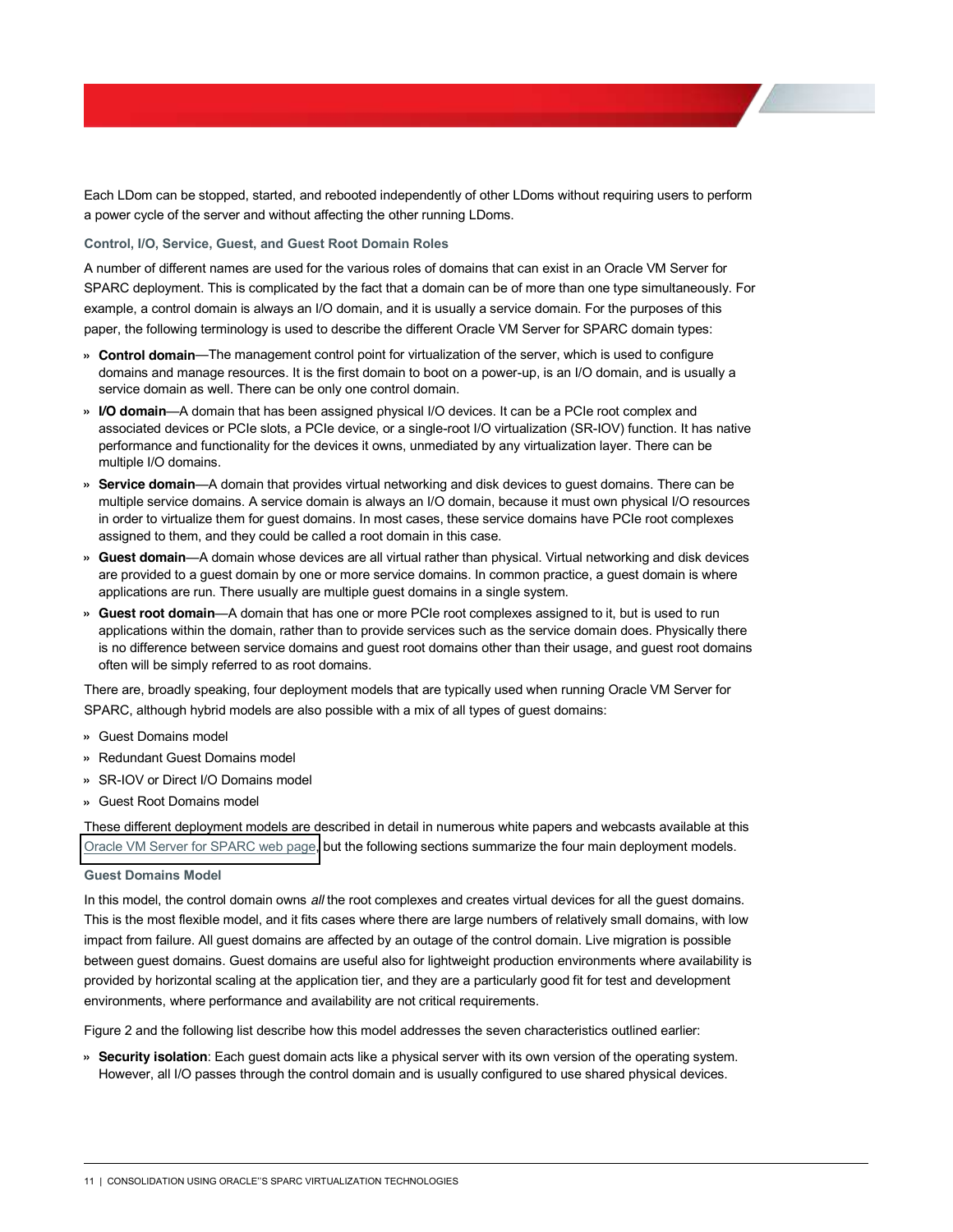Security can be configured within the control domain and in the guest domain itself to protect against eavesdropping and unauthorized access.

- **» Resource isolation**: Each guest domain has dedicated CPU and memory resources, which guarantees access to those resources. The virtualized I/O is provided by the control domain, usually over shared I/O devices, and it is possible to have resource contention at this level. Configuring additional virtual device services and using resource controls within the control domain can usually mitigate this contention. If necessary, different guest domains can be allocated to different physical I/O devices as well.
- **» Efficiency**: Oracle VM Server for SPARC technology allows the guest domains to make use of CPU and memory resources directly without any virtualization overhead. However, this model requires the allocation of resources to the control domain to provide the virtualized I/O functionality, and there is also a small performance overhead for virtualized I/O. This model has hypervisor and virtualized resource overhead, but that applies only to the I/O components of the workload.
- **» Availability**: The guest domains are completely reliant on the control domain, so if the control domain fails, all the quest domain's I/O will freeze until the control domain has been restored. Depending on the requirements, the guest domains can be clustered with domains on other physical servers. The I/O can be configured within the control domain to provide redundant paths to the network and disks, so that failures of this type will have no impact to the guest domain.
- **» Serviceability**: If the control domain requires servicing, the guest domains will need to also have an outage, or they will need to be migrated to other servers. However, the guest domains can be serviced without affecting any other guest domains.
- **» Flexibility**: Guest domains are highly flexible. They can be dynamically created, resized, or destroyed relatively easily. Policies can be configured in the control domain to automatically expand and contract the size of a guest domain based on its workload.
- **» Agility**: Guest domains can be live-migrated or cold-migrated to other SPARC servers. This provides a capability to migrate workloads with little or no service disruption.

| <b>Security</b><br><b>Isolation</b> | <b>Resource</b><br><b>Isolation</b> | <b>Efficiency</b> | Availability | Serviceability | <b>Flexibility</b> | Agility |
|-------------------------------------|-------------------------------------|-------------------|--------------|----------------|--------------------|---------|
| High                                | Very High                           | Medium            | Medium       | Medium         | High               | High    |

Figure 2. Summary of the seven characteristics for the Guest Domain model

#### <span id="page-12-0"></span>**Redundant Guest Domains Model**

In this model, redundant I/O services are provided by a pair of service domains (one of which is the control domain). The characteristics are very similar to those for the guest domain model, except that the guest domains are not affected by a control domain failure or a service domain failure. This model is good for production environments where higher availability is required. There is additional overhead for the resources that must be dedicated to the additional service domain.

Figure 3 and the following list describe how this model addresses the seven characteristics outlined earlier:

**» Security isolation**: Each guest domain acts like a physical server with its own version of the operating system. However, all I/O passes through the control and service domains, and is usually configured to use shared physical devices.

Security can be configured within the control and service domains and in the guest domain itself to protect against eavesdropping and unauthorized access.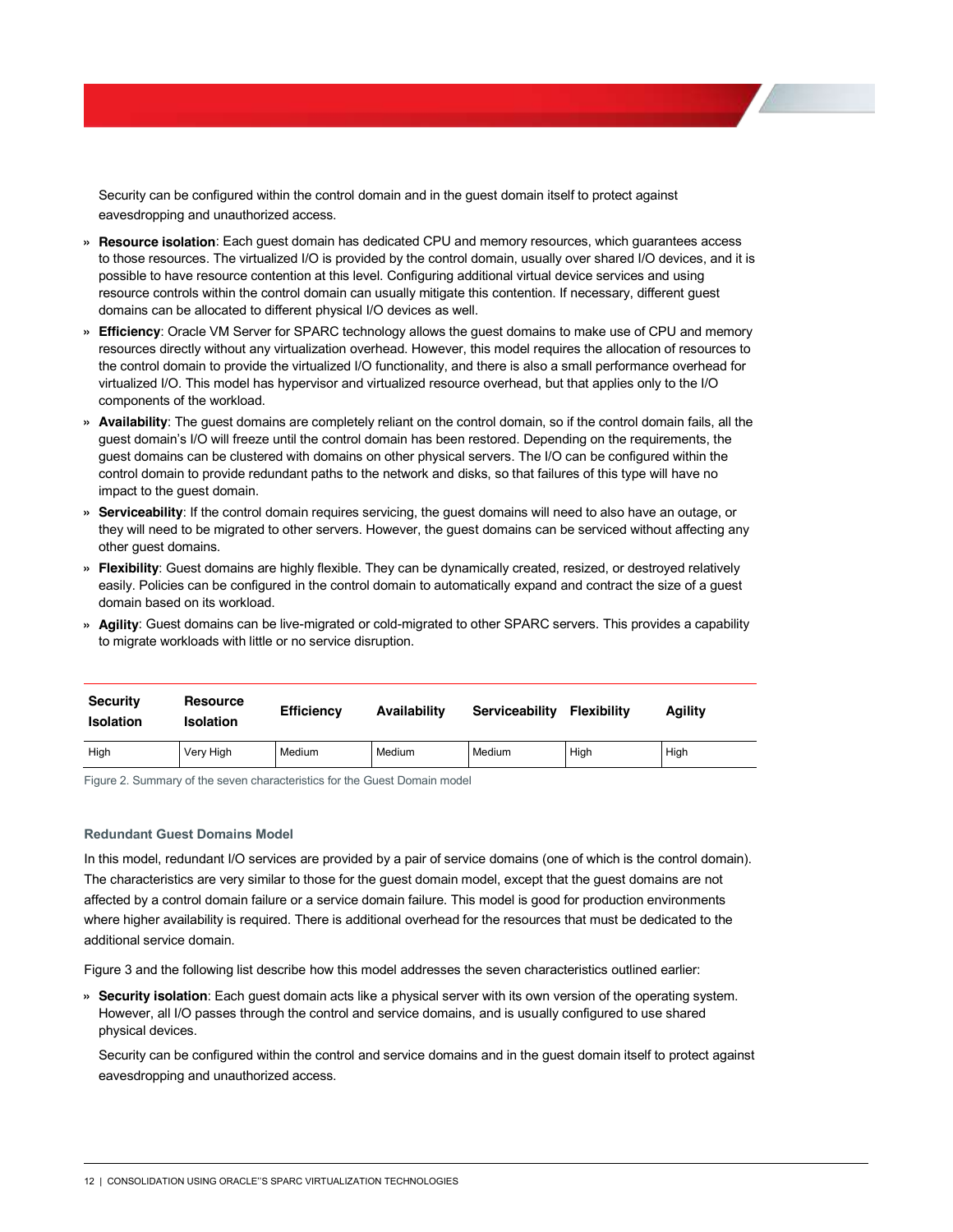- **» Resource isolation**: Each guest domain has dedicated CPU and memory resources, which guarantees access to those resources. The control and service domains provide the virtualized I/O, usually over shared I/O devices, and it is possible to have resource contention at this level. Configuring additional virtual device services and using resource controls within the control and service domains can usually mitigate this contention. If necessary, guest domains can be allocated to different physical I/O devices.
- **» Efficiency**: Oracle VM Server for SPARC technology allows the guest domains to make use of CPU and memory resources directly without any virtualization overhead. This model has higher hypervisor overhead than the previous model, because it uses two domains to provide redundant I/O services, each of which needs to have resources allocated to it. There is also a small performance overhead for virtualized I/O. This model has hypervisor and virtualized resource overhead, but that only applies to the I/O components of the workload.
- **» Availability**: In contrast to the Guest Domain model, these domains are no longer fully reliant on the control domain, so both the control and service domains would need to fail for guest domains to be interrupted. There are still failure scenarios that could cause the whole server to fail, causing all domains to fail. The I/O should be configured between the control and service domains to provide redundant paths to networking and disk resources, so failures will have no impact to the guest domain.
- **» Serviceability**: High serviceability is one of the main benefits of the multiple-service-domain approach in that the control and service domains can be serviced without affecting the running guests, and the guests themselves can be independently serviced.
- **» Flexibility**: Guest domains are highly flexible. They can be dynamically created, resized, or destroyed relatively easily. Policies can be configured in the control domain to automatically expand and contract the size of a guest domain based on its workload.
- **» Agility**: Guest domains can be live-migrated or cold-migrated to other SPARC servers. This provides a capability to migrate workloads with little or no service disruption.

| <b>Security</b><br><b>Isolation</b> | <b>Resource</b><br><b>Isolation</b> | <b>Efficiency</b> | Availability | Serviceability | <b>Flexibility</b> | Agility |
|-------------------------------------|-------------------------------------|-------------------|--------------|----------------|--------------------|---------|
| High                                | Very High                           | Medium            | Very High    | High           | High               | High    |

Figure 3. Summary of the seven characteristics for the Redundant Guest Domains model

#### <span id="page-13-0"></span>**SR-IOV or Direct I/O Domains Model**

Oracle VM Server for SPARC allows the domain controlling a physical device to provide direct access to that device to a guest domain. The two methods for accomplishing this are to use either direct I/O—where a local motherboard or PCIe device/card/slot is assigned to be a quest—or to use SR-IOV—where the card itself (the "physical function," or PF) supports virtualization, and a virtual function (VF) can be directly assigned to the guest. These techniques allow the guest domain direct access to the physical device. It should be noted that the guest domain is still dependent on the I/O domain that owns the physical device. Multiple I/O domains can be configured to provide SR-IOV devices to different groups of guest SR-IOV domains. It should be noted that the Oracle servers based on the SPARC M7 processor do not support direct I/O. The abundance of root complexes, and the availability of PCIe cards that support SR-IOV technology arguably make the use of direct I/O technology obsolete.

The main benefit of this approach is that guests operate at near bare-metal performance levels for I/O. Additionally, this permits smaller service domains since fewer resources are needed to drive virtual I/O, thus freeing up resources for guests. It also permits access to device types not available through the virtual network and disk services. This method supports a large number of LDoms, but this is limited by the number of VFs that the I/O cards will support. In addition, live migration is not possible for guests using SR-IOV or direct I/O - they must be removed from the domain before migration.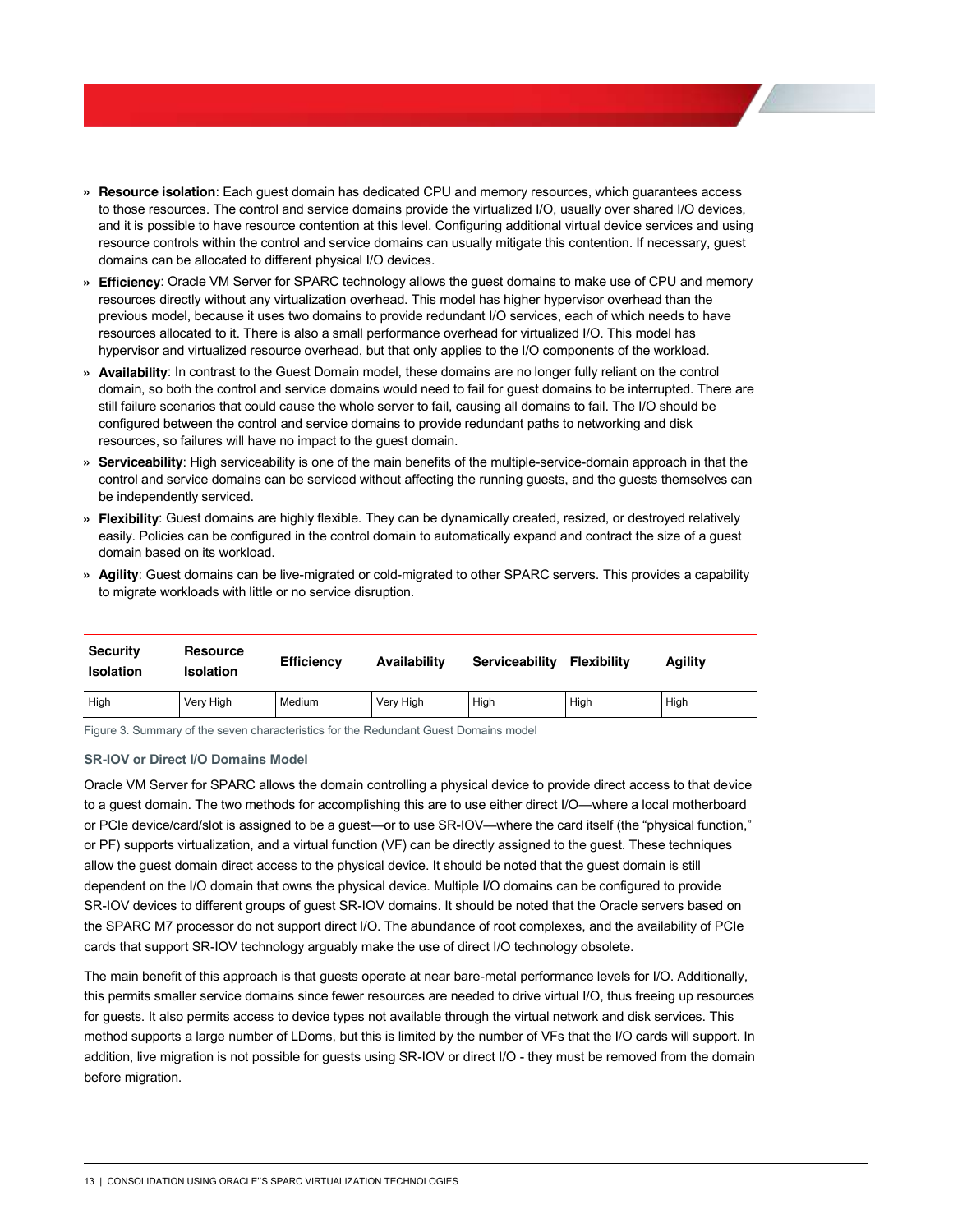Figure 4 and the following list describe how this model addresses the seven characteristics outlined earlier:

**» Security isolation**: Each guest domain acts like a physical server with its own version of the operating system. In most cases, only some of the I/O is configured "directly"; there is still some virtual I/O, and there is still usually some I/O traffic via the control or service domains.

Security can be configured within the control and service domains and in the guest domain itself to protect against eavesdropping and unauthorized access.

- **» Resource isolation**: Each guest domain has dedicated CPU and memory resources, which guarantees access to those resources. The SR-IOV and direct I/O allow each guest domain to have direct access to the physical device, although in the case of SR-IOV, the physical device is itself virtualized, and it is possible to have some resource contention, but no more than if the workloads were running natively on the same shared device.
- **» Efficiency**: Oracle VM Server for SPARC technology allows the guest domains to make use of CPU, memory, and I/O resources directly without any virtualization overhead. This model also requires the allocation of resources to the service domain, but it requires fewer resources than the previous two models where the service domain was required to provide virtualized I/O services to the guest domains. In summary, this model almost completely removes the virtualization resource overhead, but some hypervisor overhead is still present.
- **» Availability**: The use of either direct I/O or SR-IOV places a dependence on the domain that owns the physical device. If the controlling domain has an unplanned failure, the failure will also affect the guests owning the dependent devices and result in undefined consequences—usually a panic. In some cases, this might result in a longer recovery time than with other failure modes.
- **» Serviceability**: If the domain that owns the physical device requires servicing, the guest domains will also need to have an outage or be migrated to other servers. However, the guest domains can be serviced without affecting any other guest domains.
- **» Flexibility**: SR-IOV domains are highly flexible. They can be dynamically resized, created, or destroyed relatively easily. They are slightly less flexible than guest domains due to the direct mapping of physical I/O to the domains. **Agility**: Domains using non-virtualized I/O cannot be live-migrated, but they can be cold-migrated to other SPARC servers. This provides a capability to migrate workloads with relatively low service disruption. The target server must provide the same underlying I/O infrastructure, which makes this process slightly more complicated than with the Guest and Redundant Guest Domain models.

| <b>Security</b><br><b>Isolation</b> | <b>Resource</b><br><b>Isolation</b> | <b>Efficiency</b> | Availability | Serviceability | <b>Flexibility</b> | Agility |
|-------------------------------------|-------------------------------------|-------------------|--------------|----------------|--------------------|---------|
| High                                | Very High                           | High              | Medium       | Low            | Medium             | Medium  |

Figure 4. Summary of the seven characteristics for the SR-IOV or Direct I/O Domains model

#### <span id="page-14-0"></span>**Redundant SR-IOV Domains Model**

Similar to the Redundant Guest Domains model, and starting with Oracle VM Server for SPARC 3.2, it is possible to configure redundant I/O domains providing SR-IOV physical functions (PFs) that can be used to provide virtual functions (VFs) to guests.

The main benefit of this approach is that guests operate at near bare-metal performance levels for I/O, as well as gaining the availability and serviceability provided by resilient I/O domains. This method supports a large number of LDoms, but is limited by the number of VFs that the I/O cards will support.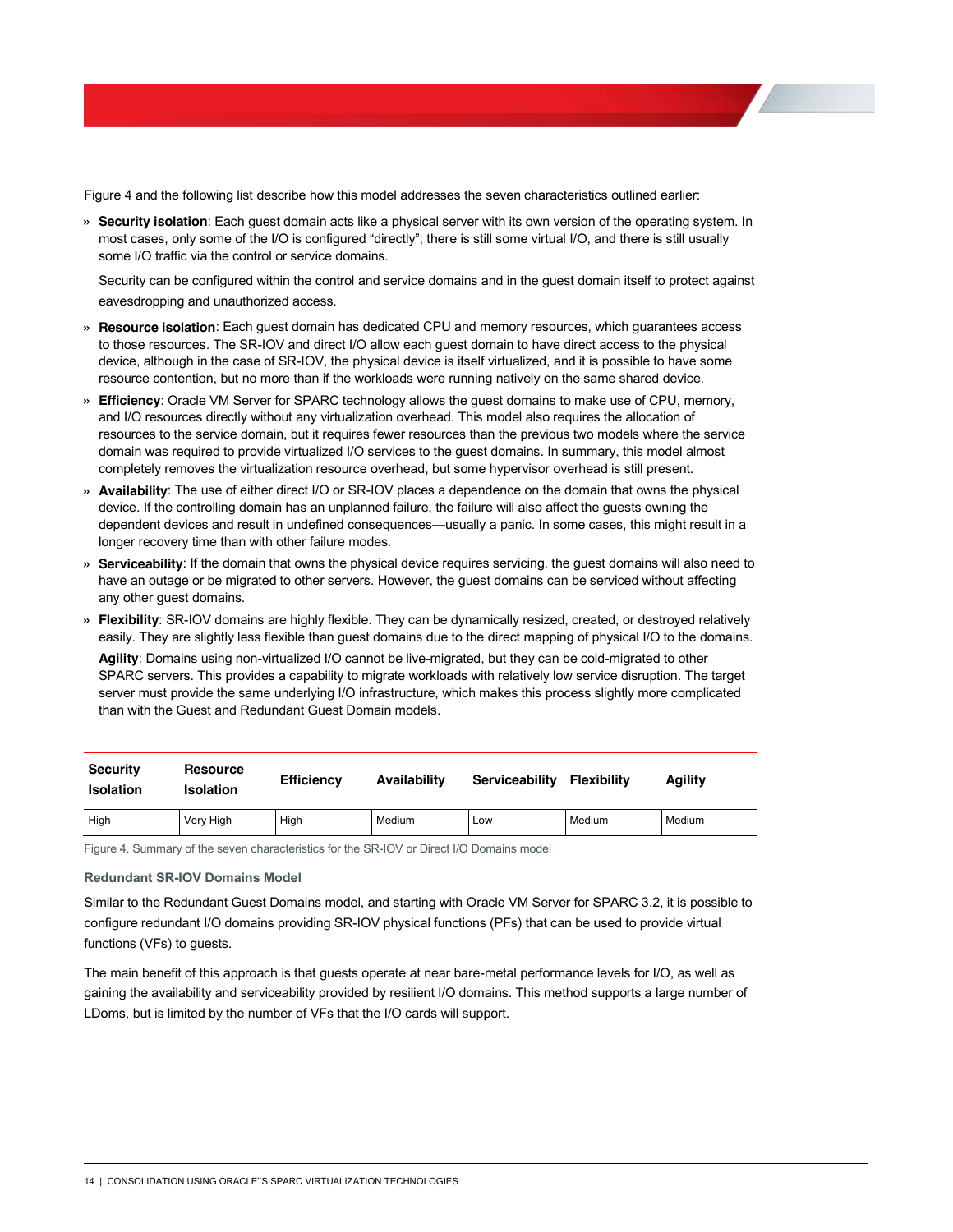Figure 5 and the following list describe how this model addresses the seven characteristics outlined earlier:

**» Security isolation**: Each guest domain acts like a physical server with its own version of the operating system. In most cases, only some of the I/O is configured "directly"; there is still some virtual I/O, and there is still usually some I/O traffic via the control or service domains.

Security can be configured within the control and service domains and in the guest domain itself to protect against eavesdropping and unauthorized access.

- **» Resource isolation**: Each guest domain has dedicated CPU and memory resources, which guarantees access to those resources. SR-IOV allows each guest domain to have direct access to the physical device, although in the case of SR-IOV, the physical device is itself virtualized, and it is possible to have some resource contention, but no more than if the workloads were running natively on the same shared device.
- **» Efficiency**: Oracle VM Server for SPARC technology allows the guest domains to make use of CPU, memory, and I/O resources directly without any virtualization overhead. This model also requires the allocation of resources to two service domains, rather than one in the previous model. In summary, this model almost completely removes the virtualization resource overhead, but some hypervisor overhead is still present.
- **» Availability**: In contrast to the previous model, these domains are no longer fully reliant on the domain providing SR-IOV services, so both the resilient I/O domains would need to fail for guest domains to be interrupted. There are still failure scenarios that could cause the whole server to fail, causing all domains to fail. The guests I/O should be configured between the resilient I/O domains to provide redundant paths to networking and disk resources, so failures will have no impact to the guest domain.
- **» Serviceability**: High serviceability is one of the main benefits of the resilient I/O domain approach in that the each I/O domain can be serviced in turn without affecting the running guests. The guests themselves can be independently serviced.
- **» Flexibility**: SR-IOV domains are highly flexible. They can be dynamically resized, created, or destroyed relatively easily. They are slightly less flexible than guest domains due to the direct mapping of physical I/O to the domains. **Agility**: Domains using non-virtualized I/O cannot be live-migrated, but they can be cold-migrated to other SPARC servers. This provides a capability to migrate workloads with relatively low service disruption. The target server must provide the same underlying I/O infrastructure, which makes this process slightly more complicated than with the Guest and Redundant Guest Domain models.

| <b>Security</b><br><b>Isolation</b> | <b>Resource</b><br><b>Isolation</b> | <b>Efficiency</b> | Availability | Serviceability | Flexibility | Agility |
|-------------------------------------|-------------------------------------|-------------------|--------------|----------------|-------------|---------|
| High                                | Very High                           | High              | Very High    | High           | Medium      | Medium  |

Figure 5. Summary of the seven characteristics for the SR-IOV or Direct I/O Domains model

#### <span id="page-15-0"></span>**Guest Root Domains Model**

Domains of this type are configured with PCIe root complexes that are directly assigned, giving them direct ownership of their I/O. This is the operationally simplest model because there is no need to create multiple virtual disk and network services. These guests run at a bare-metal performance level and are fully independent of each other. The number of root complexes and PCIe slots available limits the number of domains of this type that can be created. This model is ideal for environments where a small number of highly performant and independent domains is required.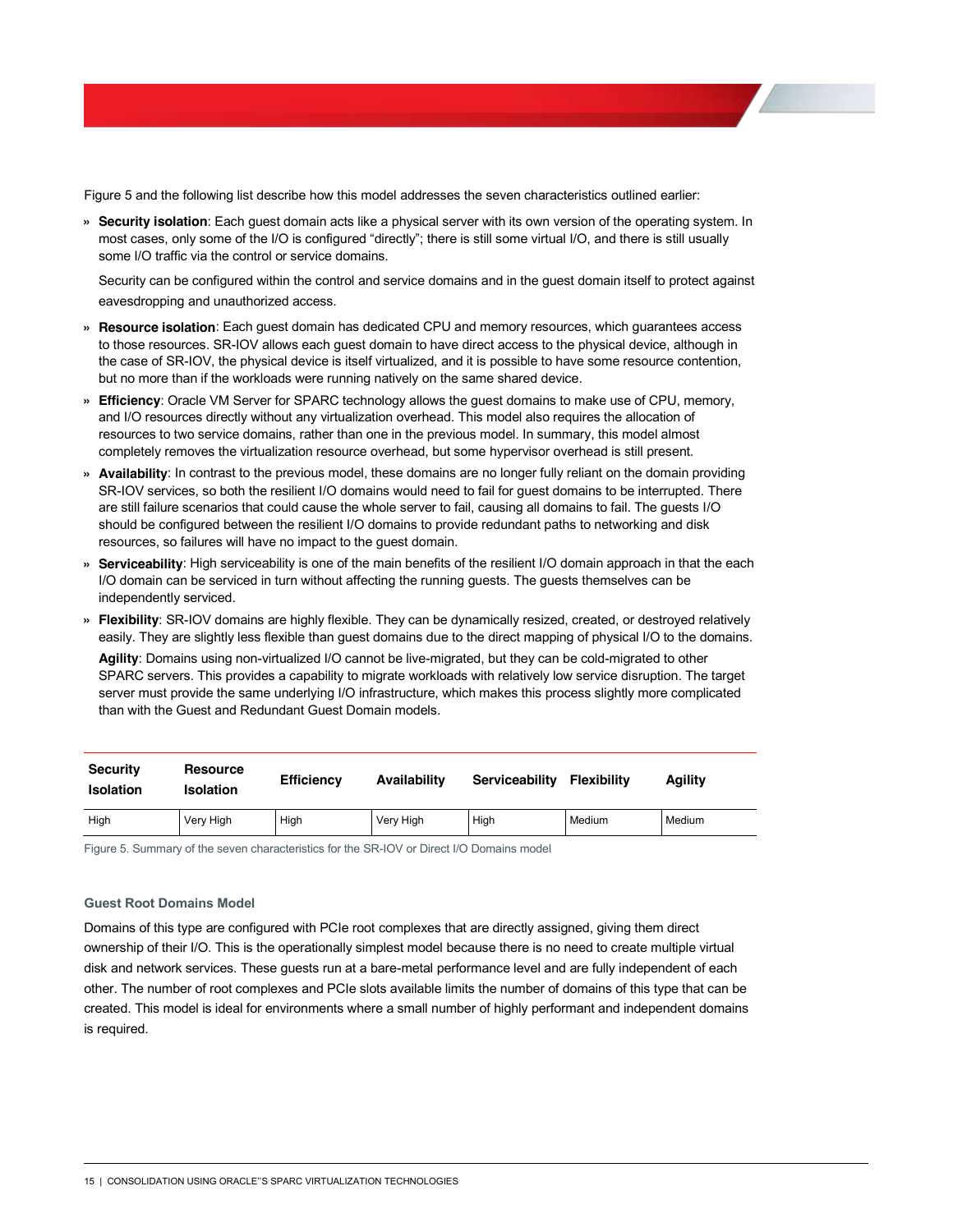Figure 6 and the following list describe how this model addresses the seven characteristics outlined earlier:

- **» Security isolation**: Each guest root domain acts like a physical server with its own version of the operating system. It should be noted that one of the guest root domains will also have the role of the control domain and will, therefore, have the capability to manipulate the physical configuration of all other guest root domains on that server.
- **» Resource isolation**: Guest root domains have dedicated CPU, memory, and I/O resources, which guarantees access to those resources. Each guest root domain is completely isolated from the others. It is expected that each guest root domain will have access to boot devices and networking resources based on the I/O that has been assigned to it.
- **» Efficiency**: This model offers the highest level of efficiency because all the domains will operate at a bare-metal performance level, and there is no requirement for resources to be allocated to additional service domains. This model has zero hypervisor and virtualization resource overhead.
- **» Availability**: Because the guest root domain is fully independent from all the other domains, its level of availability is similar to that of a physical server, and the levels of redundancy are dependent on the underlying physical configuration, such as redundant I/O cards.
- **» Serviceability**: Each guest root domain within a server can be independently serviced without affecting any of the other domains. They are also capable of the usual hot swapping for I/O components.
- **» Flexibility**: The guest root domains are quite flexible. Their CPU and memory allocations can be dynamically resized, and they can be created or destroyed relatively easily. However, because they require I/O to be physically assigned to them at the root complex level, they are usually operated with a relatively static I/O configuration.
- **» Agility**: Guest root domains, like PDoms and physical servers, cannot be migrated between systems.

| <b>Security</b><br><b>Isolation</b> | <b>Resource</b><br><b>Isolation</b> | <b>Efficiency</b>     | Availability | Serviceability | <b>Flexibility</b> | Aaility |
|-------------------------------------|-------------------------------------|-----------------------|--------------|----------------|--------------------|---------|
| Very High                           | Very High                           | <b>Extremely High</b> | Very High    | High           | High               | Low     |

Figure 6. Summary of the seven characteristics for the Guest Root Domains model

## <span id="page-16-0"></span>Oracle Solaris Zones

Oracle Solaris includes a built-in virtualization capability called Oracle Solaris Zones, which allows users to isolate software applications and services using flexible, software-defined boundaries. Unlike hypervisor-based virtualization, Oracle Solaris Zones technology provides OS-level virtualization, which gives the appearance of multiple OS instances rather than multiple physical machines. Oracle Solaris Zones technology enables the creation of many private execution environments from a single instance of the operating system, with full resource management of the overall environment and the individual zones. For Oracle software licensing purposes, Oracle Solaris Zones that are configured as capped or dedicated CPUs are considered to be hard partitions.

The nature of OS virtualization means that Oracle Solaris Zones technology provides very low-overhead, low-latency environments. This makes it possible to create hundreds, or even thousands, of zones on a single system. Full integration with Oracle Solaris ZFS and network virtualization provides low execution and storage overhead for those areas as well, which can be a problem area for other VM implementations. Oracle Solaris Zones technology enables close to a bare-metal performance level for I/O, making zones an excellent match for outstanding I/O performance.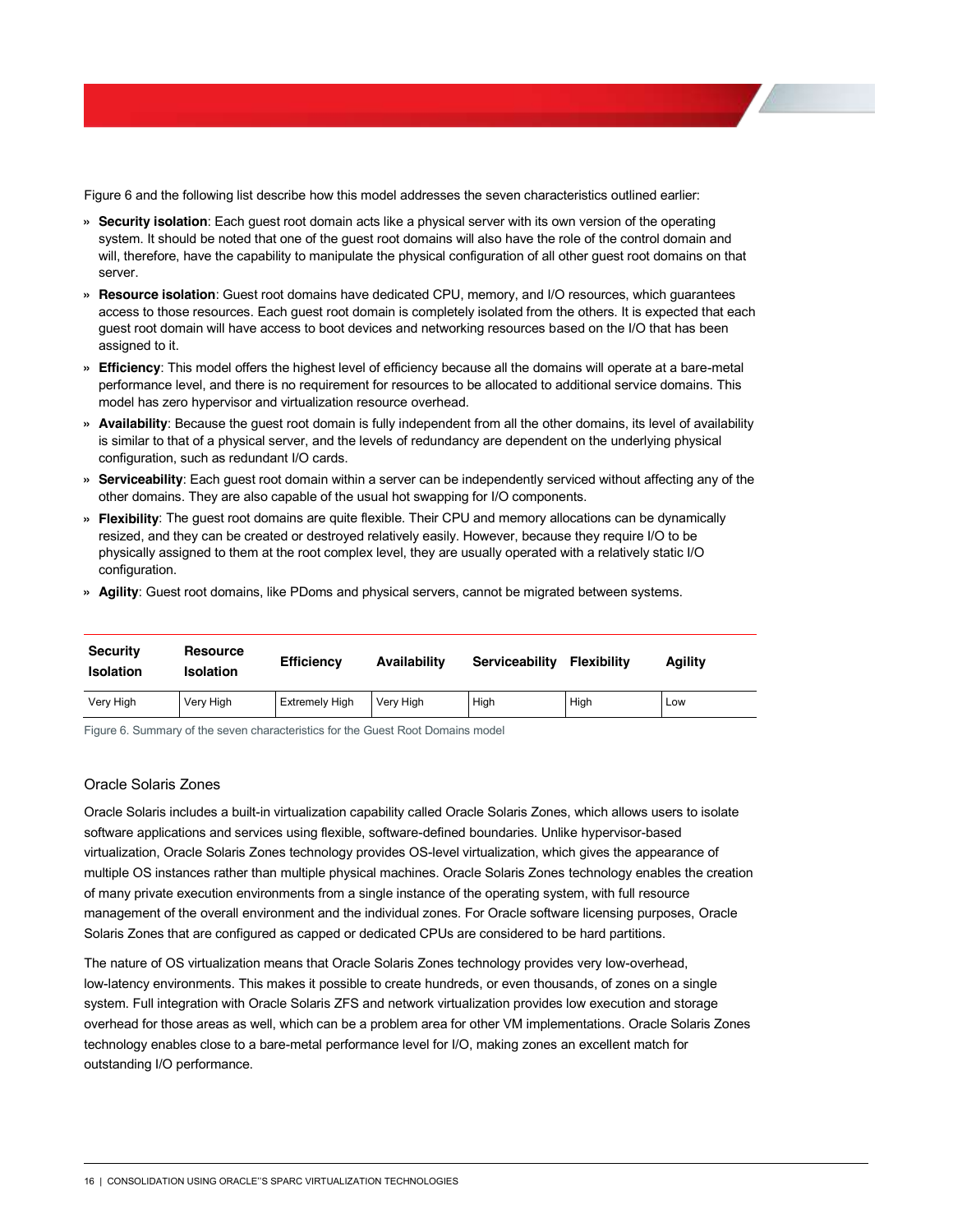Oracle Solaris 11 provides a fully virtualized networking layer. An entire data center network topology can be created within a single OS instance using virtualized networks, routers, firewalls, and network interface cards (NICs). These virtualized network components come with high observability, security, flexibility, and resource management. This provides great flexibility while also reducing costs by eliminating the need for some physical networking hardware. The networking virtualization software supports quality of service (QoS), which means that appropriate bandwidth can be reserved for key applications.

Oracle Solaris Zones technology also provides the ability to run older Oracle Solaris versions within zones. This capability is called *branded zones*. When running an Oracle Solaris 10 global zone, it is possible to run Oracle Solaris 8 and Oracle Solaris 9 zones within it. This allows legacy applications to be easily consolidated onto a more modern platform. Additionally, Oracle Solaris 10 workloads can take advantage of the network virtualization features of Oracle Solaris 11 by running Oracle Solaris 10 zones on top of an Oracle Solaris 11 global zone.

Oracle Solaris 11 allows Immutable Zones, which provides an additional level of security, because it makes the zones read-only and, thus, immune to malicious configuration changes or root-kit type of attacks.

The Kernel Zones feature in Oracle Solaris 11.2 provides a new type of zone that inherits all the benefits of OS-level virtualization with the additional benefit of running a unique kernel. This provides additional levels of isolation, specifically the ability to run different updates of Oracle Solaris within a global zone.

Oracle Solaris Zones are also integrated with Oracle Solaris DTrace, the Oracle Solaris feature that provides dynamic instrumentation and tracing for both application and kernel activities. For example, administrators can use DTrace to examine Java application performance throughout the software stack. It provides visibility both within Oracle Solaris Zones and in the global zone, making it easy for administrators to identify and eliminate bottlenecks and optimize performance.

It should be noted that a given global zone (the underlying Oracle Solaris instance running on the LDom/PDom/server) can simultaneously host any of the zone types listed below. This allows an appropriate zone type to be selected based on the workload requirements.

Further information about Oracle Solaris Zones can be found on th[e Oracle Solaris 11 Virtualization Technology](http://www.oracle.com/technetwork/server-storage/solaris11/technologies/virtualization-306056.html)  [page.](http://www.oracle.com/technetwork/server-storage/solaris11/technologies/virtualization-306056.html)

#### <span id="page-17-0"></span>**Native Branded Zones**

The term *native branded zone* is used in this document to refer to a zone that is running the same version of Oracle Solaris as the underlying global zone. It makes direct use of the kernel running in the global zone and provides the lowest overhead, because the performance of an application within a zone is no different from its performance running directly in the global zone. This type of zone provides a private execution environment for an application with the security and performance isolation that this environment provides.

The shared nature of the underlying kernel means that when the global zone is updated, all the zones of this type will also be updated, which adds some operational complexity as well as restricts the ability to run multiple OS update levels at the same time within a single system. This is usually mitigated by using scalable application architectures where these outages have no material effect, or by migrating some or all of the zones from the server prior to updating.

Figure 7 and the following list describe how this type of zone addresses the seven characteristics outlined earlier:

**» Resource isolation**: Oracle Solaris Zones provide a wide range of extremely flexible resource controls. For CPU resource control, it is possible to specify dedicated CPUs, use capped CPUs, or use the Fair Share Scheduler to "share" the available CPUs among the zones using a weighted system. It is also possible to limit the use of memory in the zones using rcap. Network usage can be controlled using bandwidth settings for each of the links.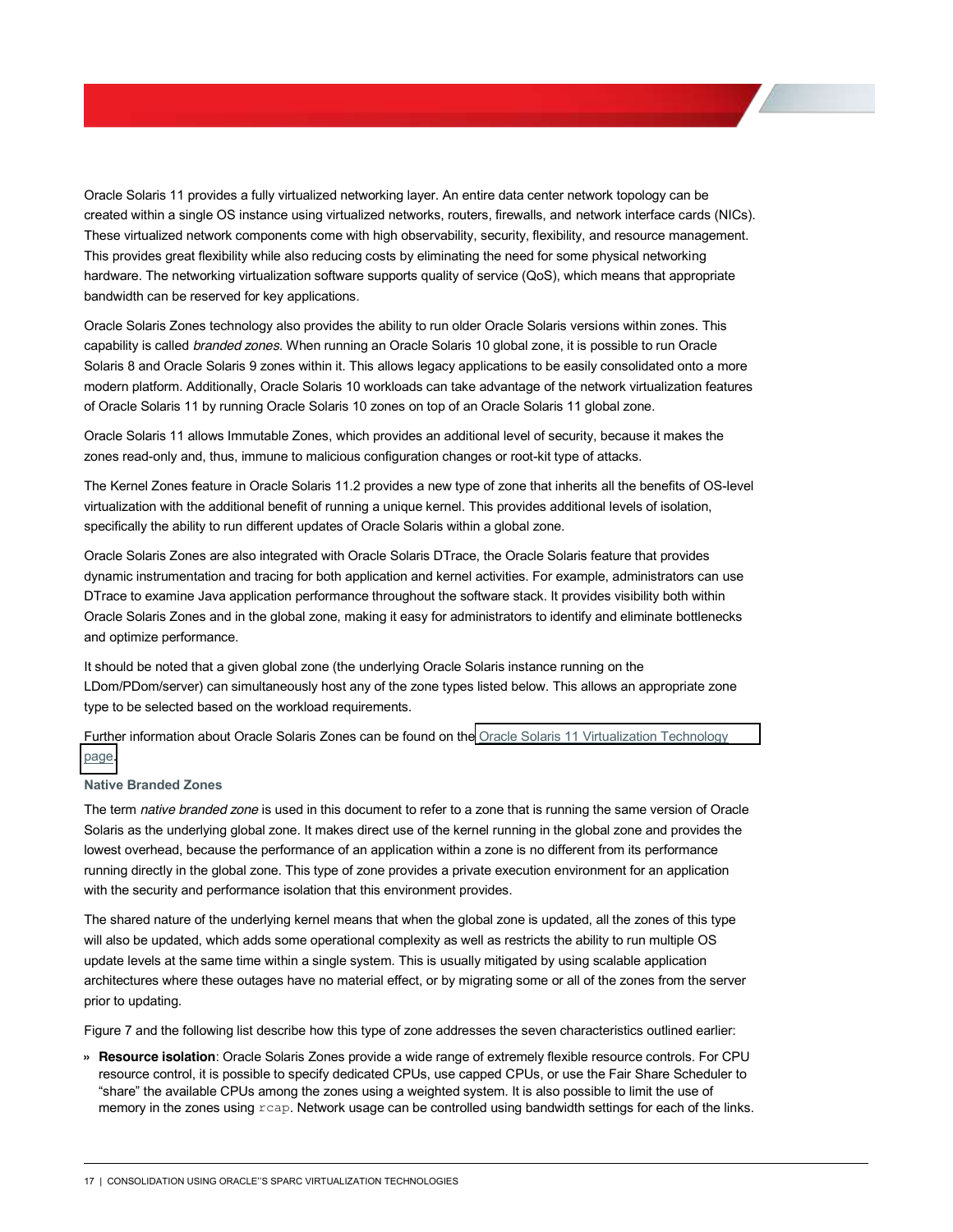- **» Security isolation**: Oracle Solaris Zones offer an extremely high level of security because each zone is administratively separate from the others, and they can be made immutable if necessary.
- **» Efficiency**: Oracle Solaris Zones are extremely lightweight and provide near-zero virtualization overhead.
- **» Availability**: An Oracle Solaris Zone is as available as the underlying Oracle Solaris instance running in the global zone. On systems where many zones will be deployed, it is usual to configure the underlying system with high levels of RAS and redundant I/O. However, all zones are completely dependent on the underlying global zone, and if this fails, so do all the zones it is hosting.
- **» Serviceability**: Oracle Solaris Zones of this type are updated at the same time as the global zone. It is possible to migrate zones between global zones running the same OS version.
- **» Flexibility**: Oracle Solaris Zones are highly flexible. They can be dynamically resized, created, or destroyed extremely easily. Oracle Solaris Zones can be started and stopped rapidly because they are simply a set of processes on an already instantiated OS.
- **» Agility**: Oracle Solaris Zones, in this model, can be cold-migrated to other global zones running on SPARC servers. This provides the capability to migrate workloads with relatively low service disruption. The reboot time of a zone is significantly quicker than that of a physical server or a VM.

| <b>Security</b><br><b>Isolation</b> | <b>Resource</b><br>Isolation | <b>Efficiency</b> | Availability | Serviceability | <b>Flexibility</b> | Aaility |
|-------------------------------------|------------------------------|-------------------|--------------|----------------|--------------------|---------|
| High                                | High                         | Very High         | Medium       | Low            | Very High          | Medium  |

Figure 7. Summary of the seven characteristics for native branded zones

## <span id="page-18-0"></span>**Kernel Zones**

New to Oracle Solaris 11.2, kernel zones run their own unique kernel. This provides the capability to run different updates of Oracle Solaris 11.2 on the system, and it allows the kernel zones to be updated independently.

Figure 8 and the following list describe how this type of zone addresses the seven characteristics outlined earlier:

- **» Resource isolation**: Kernel zones provide the same resource allocation features of standard zones, with the added capability of dedicated memory allocation to each zone.
- **» Security isolation**: Oracle Solaris Zones offer an extremely high level of security, because each zone is administratively separate from the others.
- **» Efficiency**: Kernel zones are lightweight and provide near-zero virtualization overhead. Each kernel zone runs its own kernel and will, therefore, require more memory per instance than the traditional zones. This creates an additional overhead compared to traditional zones.
- **» Availability**: A kernel zone is as available as the underlying Oracle Solaris instance running in the global zone. On systems where many zones will be deployed, it is usual to configure the underlying system with high levels of RAS and redundant I/O. However, all zones are completely dependent on the underlying global zone, and if this fails, so do all the zones it is hosting.
- **» Serviceability**: Kernel zones can be updated independently of the underlying global zone. Of course, when the global zone is rebooted after being updated, this will still cause the kernel zones to be rebooted as well. It is possible to migrate zones between global zones running the same OS version, and kernel zones provide a warm-migration feature where a zone can be suspended on one server and resumed on another.
- **» Flexibility**: Oracle Solaris Zones are highly flexible. They can be dynamically resized, created, or destroyed extremely easily. Oracle Solaris Zones can be started and stopped extremely rapidly, because they are simply a set of processes on an already instantiated OS.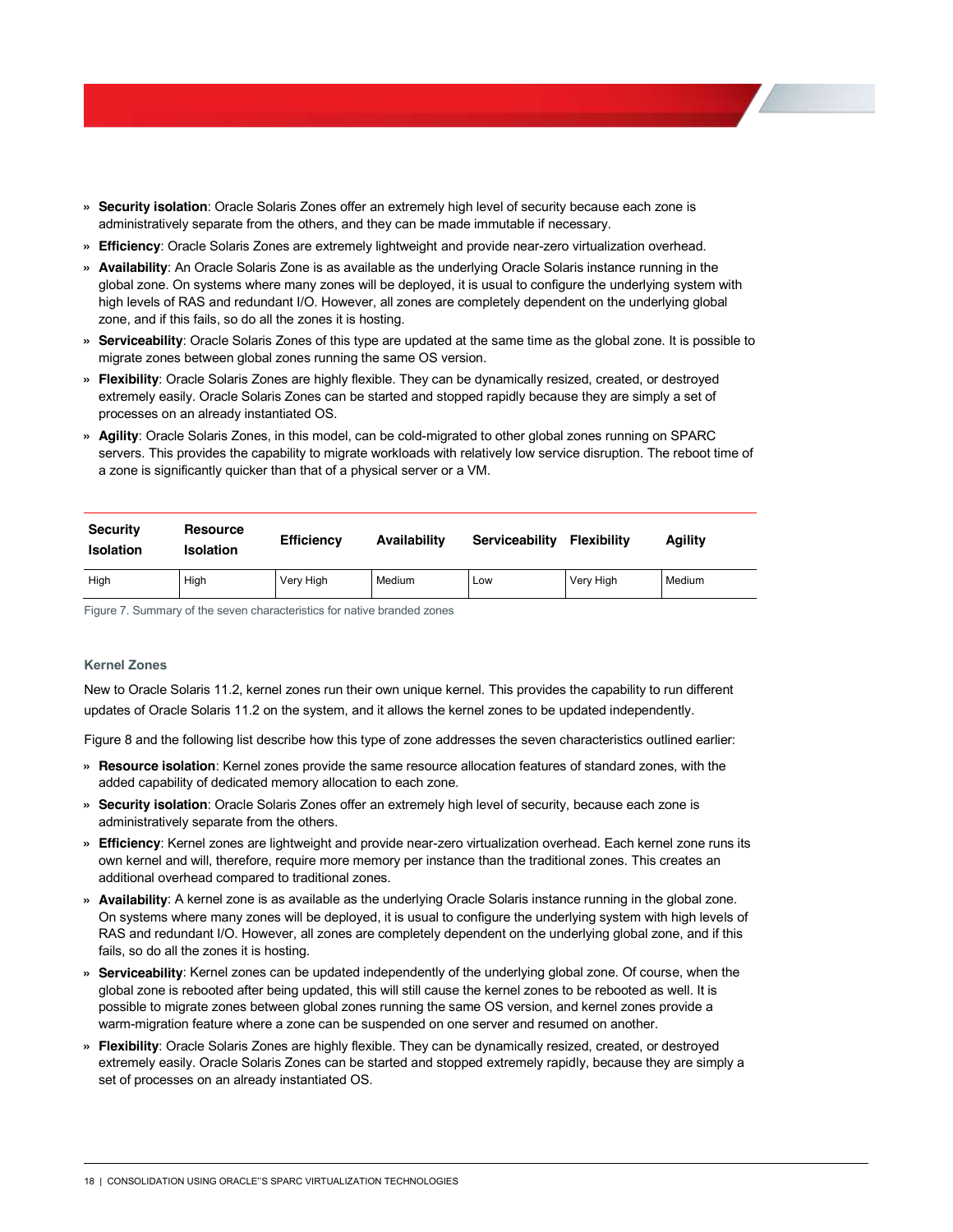**» Agility**: Oracle Solaris Zones in this model can be warm-migrated to other global zones running on SPARC servers. This provides a capability to migrate workloads with relatively low service disruption. The reboot time of a zone is significantly quicker than that of a physical server or a VM.

| <b>Security</b><br><b>Isolation</b> | <b>Resource</b><br><b>Isolation</b> | <b>Efficiency</b> | <b>Availability</b> | <b>Serviceability</b> | <b>Flexibility</b> | Agility |
|-------------------------------------|-------------------------------------|-------------------|---------------------|-----------------------|--------------------|---------|
| High                                | Very High                           | High              | Medium              | Medium                | Very High          | High    |

Figure 8. Summary of the seven characteristics for kernel zones

#### <span id="page-19-0"></span>**Non-Native Branded Zones**

The term *non-native branded zone* is used to define zones that run an older Oracle Solaris version than the version run in the global zone. For example, Oracle Solaris 10 allows Oracle Solaris 8 and Oracle Solaris 9 branded zones to be run, and Oracle Solaris 11 allows Oracle Solaris10 branded zones to be run. In other respects, these types of zones share the same characteristics as traditional zones.

Figure 9 and the following list describe how this type of zone addresses the seven characteristics outlined earlier:

- **» Resource isolation**: Oracle Solaris Zones provide a wide range of extremely flexible resource controls. For CPU resource control, it is possible to specify dedicated CPUs, use capped CPUs, or use the Fair Share Scheduler to "share" the available CPUs among the zones using a weighted system. It is also possible to limit the use of memory in the zones using  $r \text{cap}$ . Network usage can be controlled using bandwidth settings for each of the links.
- **» Security isolation**: Oracle Solaris Zones offer an extremely high level of security, because each zone is administratively separate from the others.
- **» Effic**i**ency**: Oracle Solaris Zones are extremely lightweight and provide near-zero virtualization overhead.
- **» Availability**: A zone is as available as the underlying Oracle Solaris instance running in the global zone. On systems where many zones will be deployed, it is usual to configure the underlying system with high levels of RAS and redundant I/O. However, all zones are completely dependent on the underlying global zone, and if this fails, so do all the zones it is hosting.
- **» Serviceability**: Zones of this type are updated at the same time that the global zone is updated. It is possible to migrate zones between global zones running the same OS version.
- **» Flexibility**: Oracle Solaris Zones are highly flexible. They can be dynamically resized, created, or destroyed extremely easily. Oracle Solaris Zones can be started and stopped extremely rapidly, because they are simply a set of processes on an already instantiated OS.
- **» Agility**: Zones in this model can be cold-migrated to other global zones running on SPARC servers. This provides a capability to migrate workloads with relatively low service disruption. The reboot time of a zone is significantly quicker than that of a physical server or a VM.

| <b>Security</b><br><b>Isolation</b> | <b>Resource</b><br><b>Isolation</b> | <b>Efficiency</b> | Availability | <b>Serviceability</b> | <b>Flexibility</b> | Aaility |
|-------------------------------------|-------------------------------------|-------------------|--------------|-----------------------|--------------------|---------|
| High                                | High                                | Very High         | Medium       | Low                   | Very High          | Medium  |

Figure 9. Summary of the seven characteristics for non-native branded zones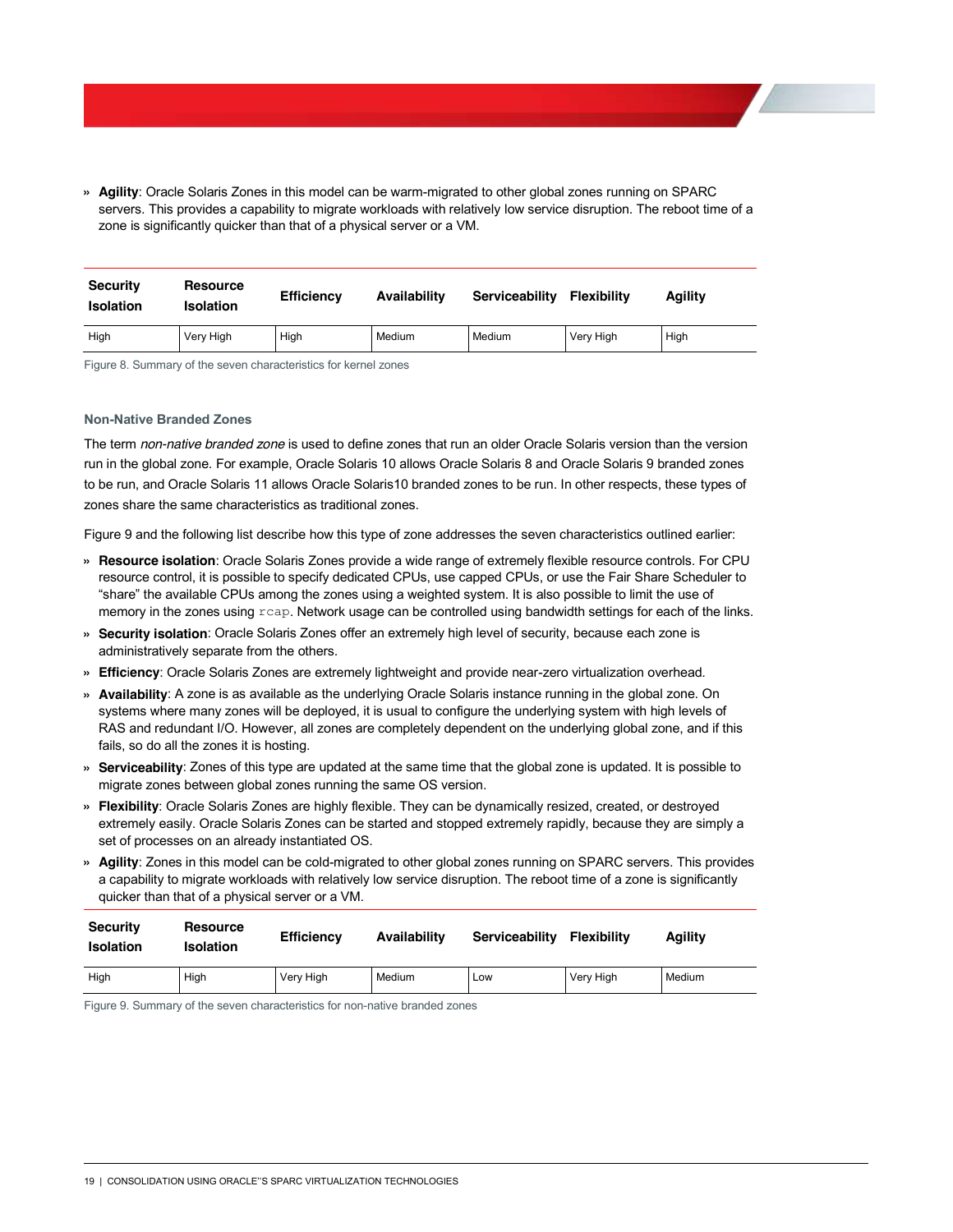# <span id="page-20-0"></span>Combining Virtualization Technologies

As can be seen in Table 1, no single virtualization technology has the highest score for every single characteristic. This is simply because many of these characteristics are mutually exclusive.

|                                                                          | <b>Security</b><br><b>Isolation</b> | <b>Resource</b><br><b>Isolation</b> | <b>Efficiency</b>        | Availability             | Serviceability Flexibility |                  | <b>Agility</b> |
|--------------------------------------------------------------------------|-------------------------------------|-------------------------------------|--------------------------|--------------------------|----------------------------|------------------|----------------|
| Full system                                                              | <b>Extremely</b><br>High            | <b>Extremely</b><br>High            | <b>Extremely</b><br>High | <b>Extremely</b><br>High | <b>Extremely</b><br>High   | Low              | Low            |
| <b>PDoms</b>                                                             | <b>Very High</b>                    | <b>Very High</b>                    | <b>Extremely</b><br>High | <b>Extremely</b><br>High | <b>Extremely</b><br>High   | Low              | Low            |
| <b>Oracle VM</b><br><b>Guest Root</b><br><b>Domains</b><br>model         | <b>Very High</b>                    | <b>Very High</b>                    | <b>Extremely</b><br>High | <b>Very High</b>         | High                       | High             | Low            |
| <b>Oracle VM</b><br>Redundant<br><b>Guest</b><br><b>Domains</b><br>model | High                                | <b>Very High</b>                    | <b>Medium</b>            | <b>Very High</b>         | High                       | High             | High           |
| <b>Oracle VM</b><br>SR-IOV or<br>Direct I/O<br><b>Domains</b><br>model   | High                                | <b>Very High</b>                    | High                     | Medium                   | Low                        | Medium           | Medium         |
| <b>Oracle VM</b><br>Redundant<br>SR-IOV<br><b>Domains</b><br>model       | High                                | <b>Very High</b>                    | High                     | <b>Very High</b>         | High                       | <b>Medium</b>    | Medium         |
| <b>Oracle VM</b><br><b>Guest</b><br><b>Domains</b><br>model              | High                                | <b>Very High</b>                    | <b>Medium</b>            | Medium                   | Medium                     | High             | High           |
| Oracle<br><b>Solaris</b><br>kernel zones                                 | High                                | <b>Very High</b>                    | High                     | Medium                   | Medium                     | <b>Very High</b> | High           |
| Oracle<br><b>Solaris</b><br><b>Zones</b>                                 | High                                | High                                | <b>Very High</b>         | Medium                   | Low                        | <b>Very High</b> | Medium         |
| Oracle<br><b>Solaris</b><br>branded<br>zones                             | High                                | High                                | <b>Very High</b>         | Medium                   | Low                        | <b>Very High</b> | Medium         |

## TABLE 1. SUMMARY OF THE SEVEN CHARACTERISTICS FOR ALL VIRTUALIZATION TECHNOLOGIES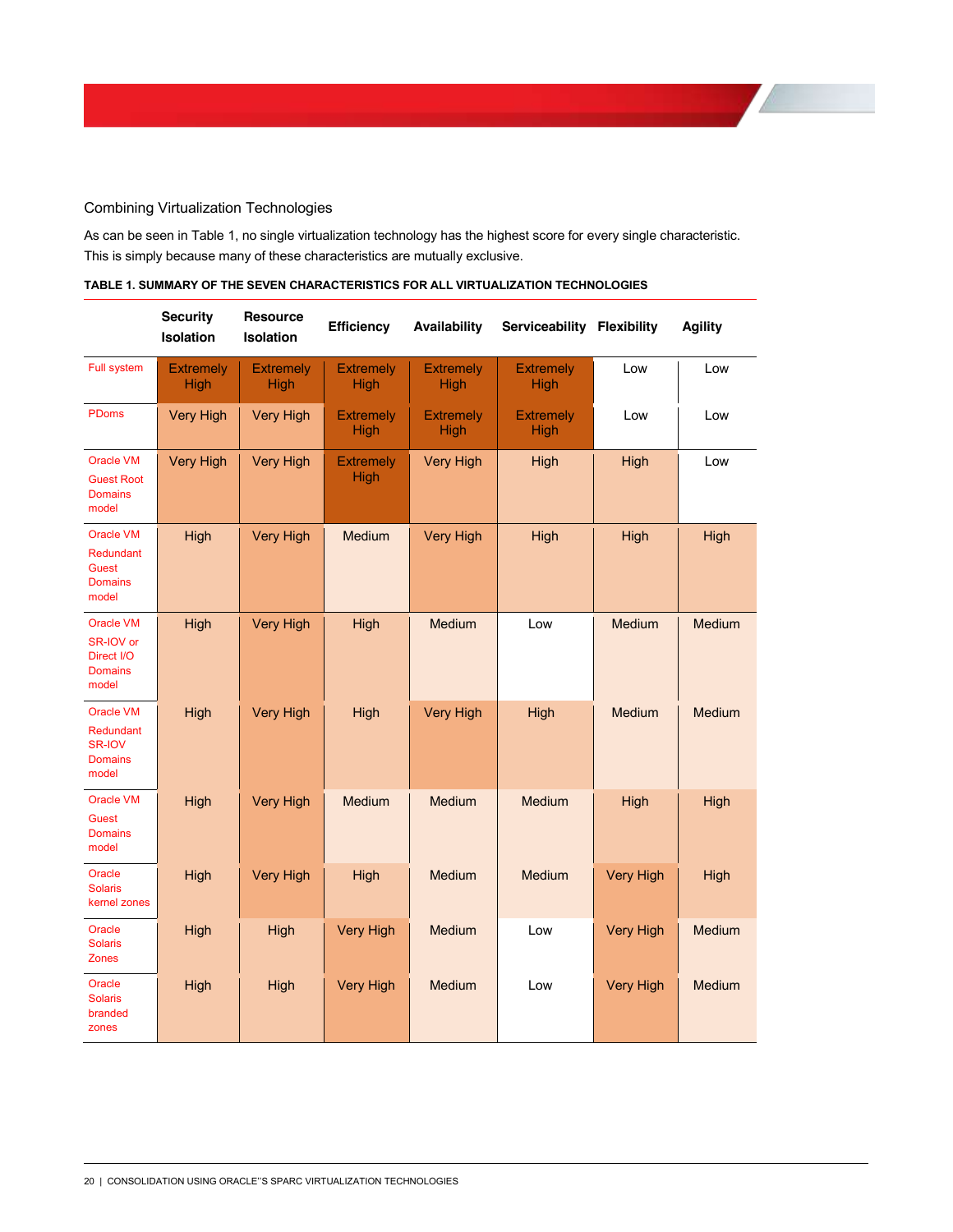By observing the characteristics of each of the different technologies, it should be clear that adopting a layered approach to consolidation by combining two or more of the Oracle virtualization technologies can create solutions that satisfy significantly more of the requirements than a single virtualization technology can satisfy.

For the purposes of this section, a physical server and a PDom are treated as essentially equivalent. The PDom configuration and sizing discussion is applicable only to the SPARC M7 and SPARC M6-32 servers, and the choice of the number and size of the PDoms is mainly based on the workload sizing and serviceability requirements. In a 16-socket SPARC M7-16 server, you could choose to have one x16 socket PDom; two x8 socket PDoms; four x4 socket PDoms; or two x4 socket PDoms and one x8 socket PDom. In the case of the SPARC M7-8 server, there is a factory-configured choice of a single PDom from 2 to 8 sockets, or a pair of PDoms, each with 2 to 4 sockets each.

In general, given that there is no virtualization overhead associated with PDoms, the only considerations for sizing is weighing up the serviceability and complexity requirements. Once the PDoms have been selected, they can then be treated in the same way as independent physical servers.

The next step in defining the consolidation architecture becomes selecting the most appropriate way of deploying the workloads within the PDoms or SPARC servers using LDoms, Oracle Solaris Zones, or a combination of the two.

If we had 64 workloads that needed to be deployed, this could be achieved in a number of ways: At one extreme, we could configure 64 zones within a single LDom and at the other extreme, we could configure 64 LDoms with one workload per LDom.

The 64-zones solution running on a single global OS instance in one large LDom provides the highest efficiency and a significantly reduced number of entities to be configured and managed. However, the high number of zones might have a serviceability impact and might not provide sufficient administrative, security, and resource isolation for the workloads. In the case where 64 LDoms are deployed, each LDom will require its own boot disks and redundant virtual networks, and the LDoms will need to be updated and managed as 64 independent servers, which has an impact on the operational complexity of the infrastructure.

The optimum choice is most likely to be somewhere in between.

The following section outlines a subset of the potentially useful combinations, and describes how the combined effect meets different workload requirements. These examples are by no means exclusive, and there are many combinations, as well as hybrid combinations, that could easily be deployed.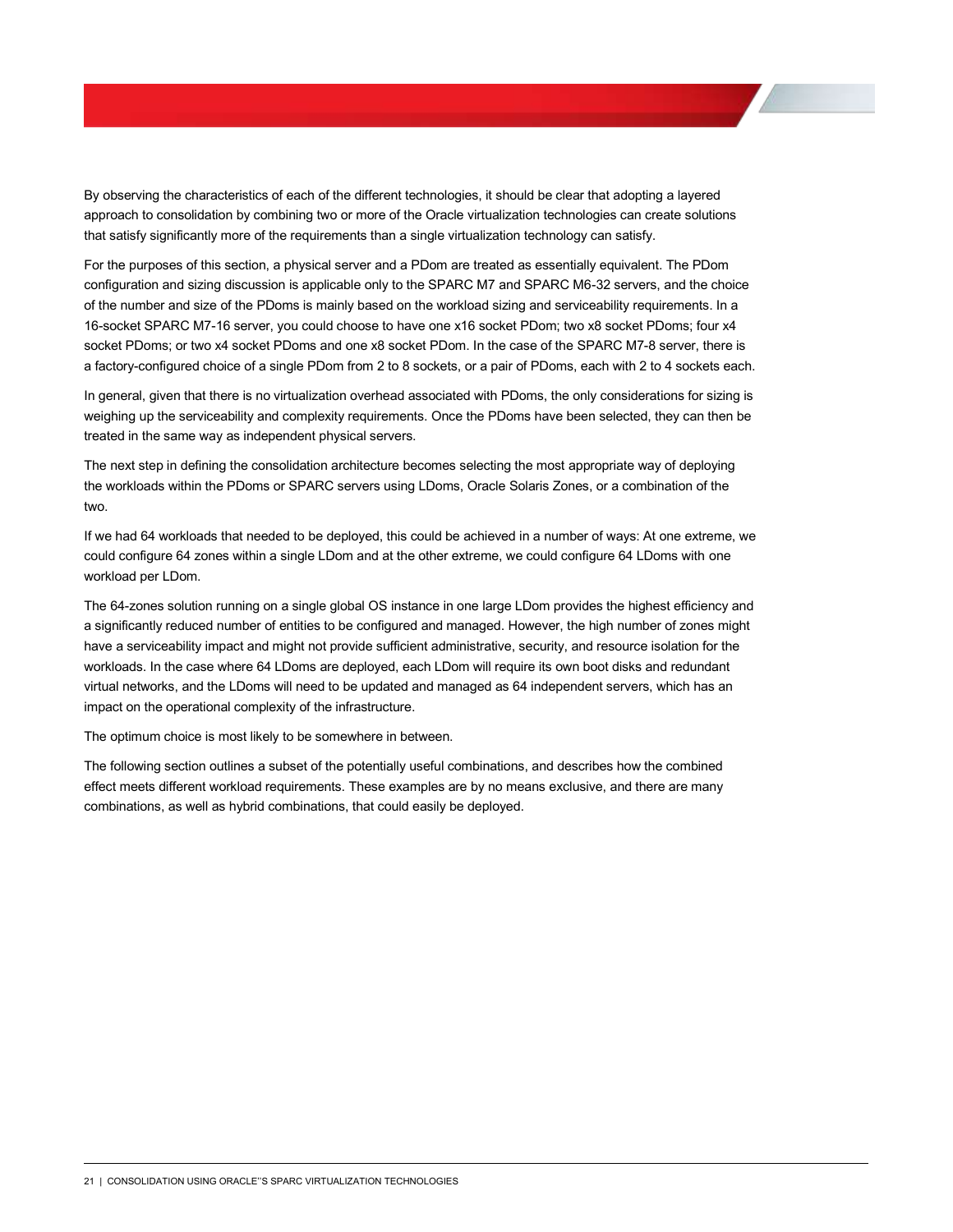#### <span id="page-22-0"></span>**Redundant\*Guest\*Domains\*and\*Oracle\*Solaris\*Zones**

This combination of virtualization technologies shown in Figure 10 allows a reduction in the number of LDoms that need to be created by virtualizing each LDom at the OS level using Oracle Solaris Zones to allow multiple isolated workloads to be run per LDom. This achieves a simplified LDom configuration and a reduction in operational complexity, while still maintaining the main isolation benefits of LDoms as well as the ability to live-migrate whole LDoms between servers. Any of the three zone types described earlier can be deployed in this model, with the choice of zone type dependent on the workload requirements.



Figure 10. Example configuration that combines redundant guest domains and Oracle Solaris Zones

Figure 11 and the following list describe how this model addresses the seven characteristics outlined earlier:

- **» Security isolation**: This model has two levels of security isolation. At the LDom level, there is high separation between the LDoms, and there is a further level of isolation between the zones running inside the LDoms. It is typical to group zones within the same security realm within the same LDom.
- **» Resource isolation**: Each guest domain has dedicated CPU and memory resources, which guarantees access to those resources as before. However, these resources can be further subdivided and shared in a more dynamic way among the zones running within the LDoms.
- **» Efficiency**: This model is more efficient than the purely Redundant Guest Domains model simply because a smaller number of guest domains need to be created due to the use of zones as the additional level of workload isolation within the domains.
- **» Availability**: This model maintains the availability of the domains in terms of their ability to survive the loss of one of the domains providing I/O services.
- **» Serviceability**: High levels of serviceability is one of the main benefits of the multiple service domain approach in that the control and service domains can be serviced without affecting the running guests.
- **» Flexibility**: Guest domains are highly flexible. They can be dynamically created, resized, or destroyed relatively easily. The additional benefit of zones within the LDoms is a finer-grained level of flexibility, because zones can also be dynamically created, resized, or destroyed.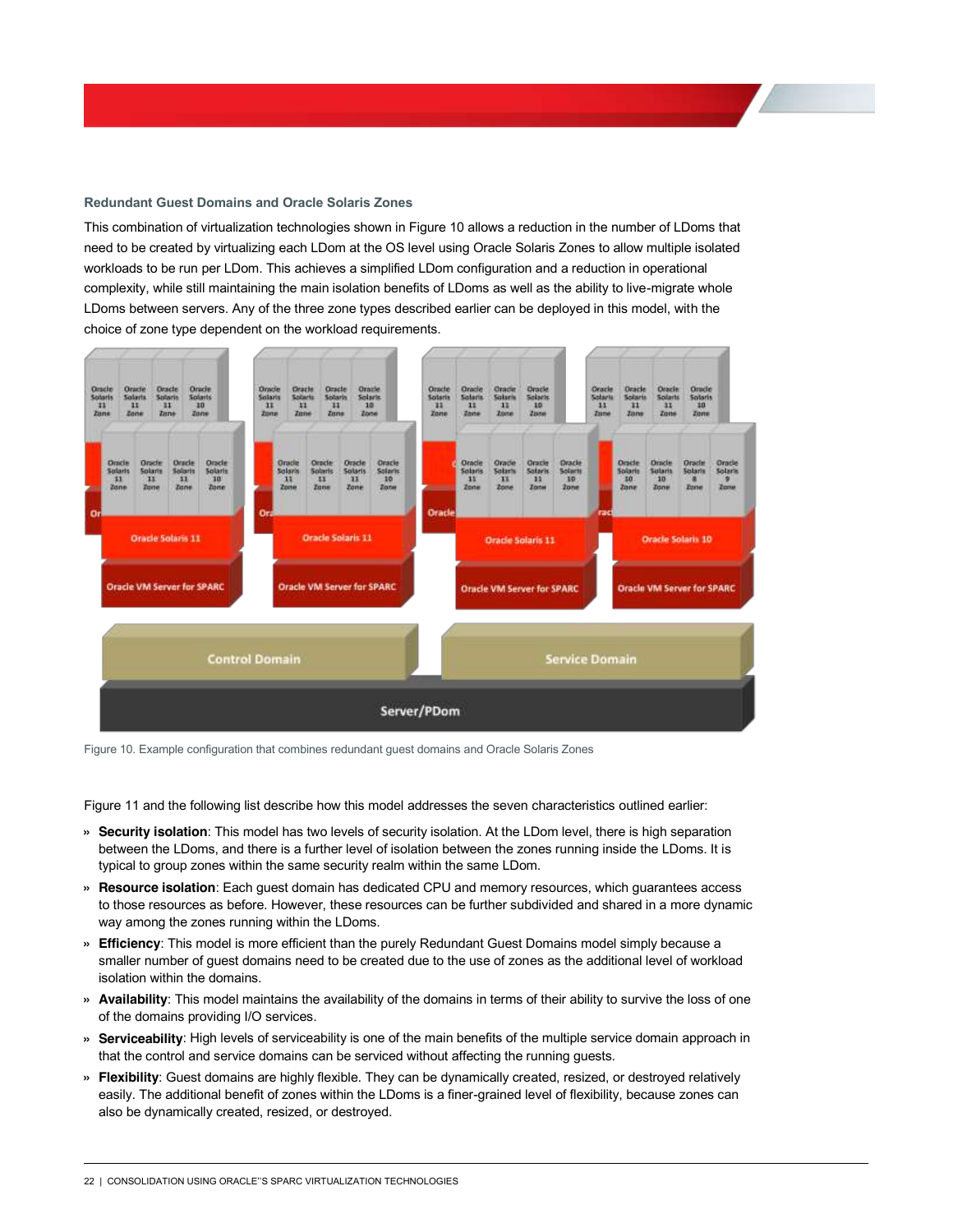**» Agility**: Guest domains can be live-migrated or cold-migrated to other SPARC servers. This provides a capability to migrate workloads with little or no service disruption. Alternatively, single zones can also be moved between guest domains as required.

| <b>Security</b><br><b>Isolation</b> | <b>Resource</b><br><b>Isolation</b> | <b>Efficiency</b> | Availability | <b>Serviceability</b> | <b>Flexibility</b> | Aaility |
|-------------------------------------|-------------------------------------|-------------------|--------------|-----------------------|--------------------|---------|
| High                                | Very High                           | High              | Very High    | High                  | Very High          | High    |

Figure 11. Summary of the seven characteristics for a configuration that combines redundant guest domains and Oracle Solaris Zones

### <span id="page-23-0"></span>**Guest Root Domains and Oracle Solaris Zones**

The model shown in Figure 12 combines the zero virtualization overhead and high isolation of guest root domains with the flexibility and agility of Oracle Solaris Zones to provide the highest possible efficiency with the lowest level of overhead. The use of kernel zones for certain workloads allows additional isolation at the zone level, particularly in the area of memory resource management, and the ability to warm-migrate those zone workloads. This model typically has a smaller number of LDoms running a larger number of zones.



Figure 12. Example configuration that combines guest root domains and Oracle Solaris Zones

Figure 13 and the following list describe how this model addresses the seven characteristics outlined earlier:

- **» Security isolation**: This model also has two levels of security isolation, although compared to the previous example, the guest root domain is running on dedicated hardware. At the LDom level, there is high separation between the LDoms, and there is a further level of isolation between the zones running inside the LDoms. It is typical to group zones within the same security realm within the same LDom.
- **» Resource isolation**: Each guest root LDom has dedicated CPU, memory, and I/O resources, which guarantees access to those resources as before. However, these resources can be further subdivided and shared in a more dynamic way among the zones running within the LDoms.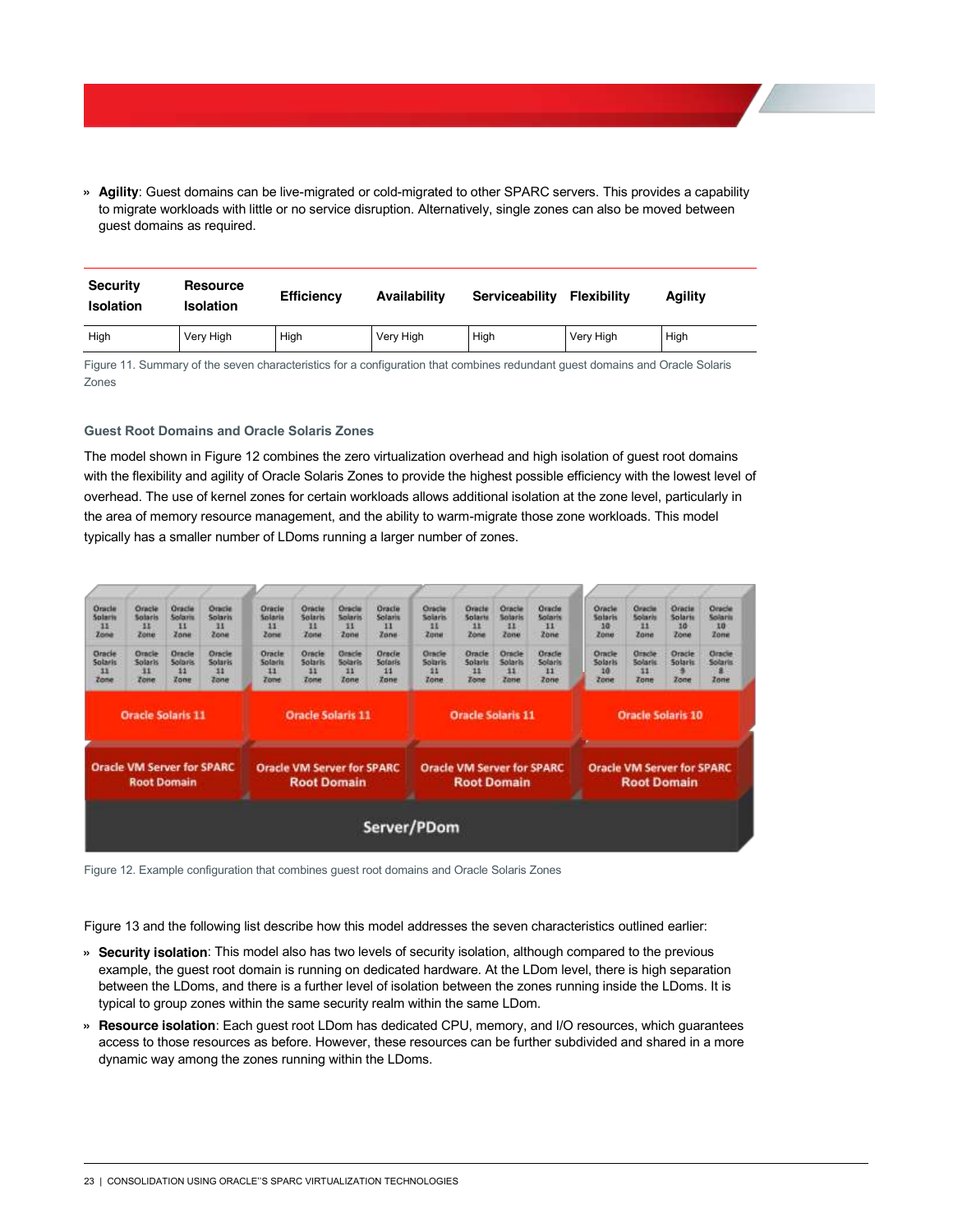- **» Efficiency**: This model is the most efficient because there is no hypervisor overhead, and there is also no virtualization overhead. It also provides the most operationally simple model, because it provides the lowest number of entities that need to be managed. In this way, it avoids all three types of virtualization tax.
- **» Availability**: Each guest root LDom is a fully independent domain and if they are configured with redundant I/O, they are more available than the redundant guest domain model described earlier. The zones are, of course, still fully dependent on the underlying global zone and the guest root domain.
- **» Serviceability**: In this model, the root domains themselves have a level of serviceability due to redundant I/O connections; however, in many cases, the guest root domain will usually be brought out of service for work to be done. The use of zones allows these workloads to be migrated more granularly.
- **» Flexibility**: Guest LDoms are highly flexible. They can be dynamically resized, created, or destroyed relatively easily. The additional benefit of zones within the LDoms is a finer-grained level of flexibility.
- **» Agility**: Root domains cannot themselves be migrated between servers; however, the addition of Oracle Solaris Zones adds the capability for these workloads to be easily migrated off the root guest domain. Kernel zones provide the capability to warm-migrate through the use of suspend and resume functionality.

| <b>Security</b><br><b>Isolation</b> | <b>Resource</b><br><b>Isolation</b> | <b>Efficiency</b>     | Availability | Serviceability | <b>Flexibility</b> | Aaility |
|-------------------------------------|-------------------------------------|-----------------------|--------------|----------------|--------------------|---------|
| Very High                           | Very High                           | <b>Extremely High</b> | Verv High    | High           | Very High          | High    |

Figure 13. Summary of the seven characteristics for a configuration that combines guest root domains and Oracle Solaris Zones

#### <span id="page-24-0"></span>**Root Domains and SR-IOV Domains**

While this mechanism uses the same technology for both layers (Oracle VM Server for SPARC), it provides yet another useful model. It is similar to the Guest Root Domains with Oracle Solaris Zones model, but it uses the root domains purely as SR-IOV servers for a large number of SR-IOV domain guests. A root domain is distinct from a guest root domain because no application workloads actually run within a root domain. The root domains are sized with a large amount of I/O, but with modest CPU and memory allocation. While it is possible to also layer Oracle Solaris Zones on top of these guests (as shown in Figure 12), for simplicity, we will only consider a two-layer model.

The SR-IOV domain's dependence on the controlling domain means that it is important to create multiple failure domains within a single server so that the effect of the failure of a service domain is limited only to the guests it is servicing. As an additional refinement, the root domains could be configured in pairs providing resilient I/O services to the guest domains.

This model provides the highest level of isolation while still maintaining excellent performance levels by allowing the use of a relatively high number of SR-IOV domains within a single system. Its availability characteristics are similar to the previous model, because in both cases, there is a dependency on the root domain (either hosting zones or hosting SR-IOV guests).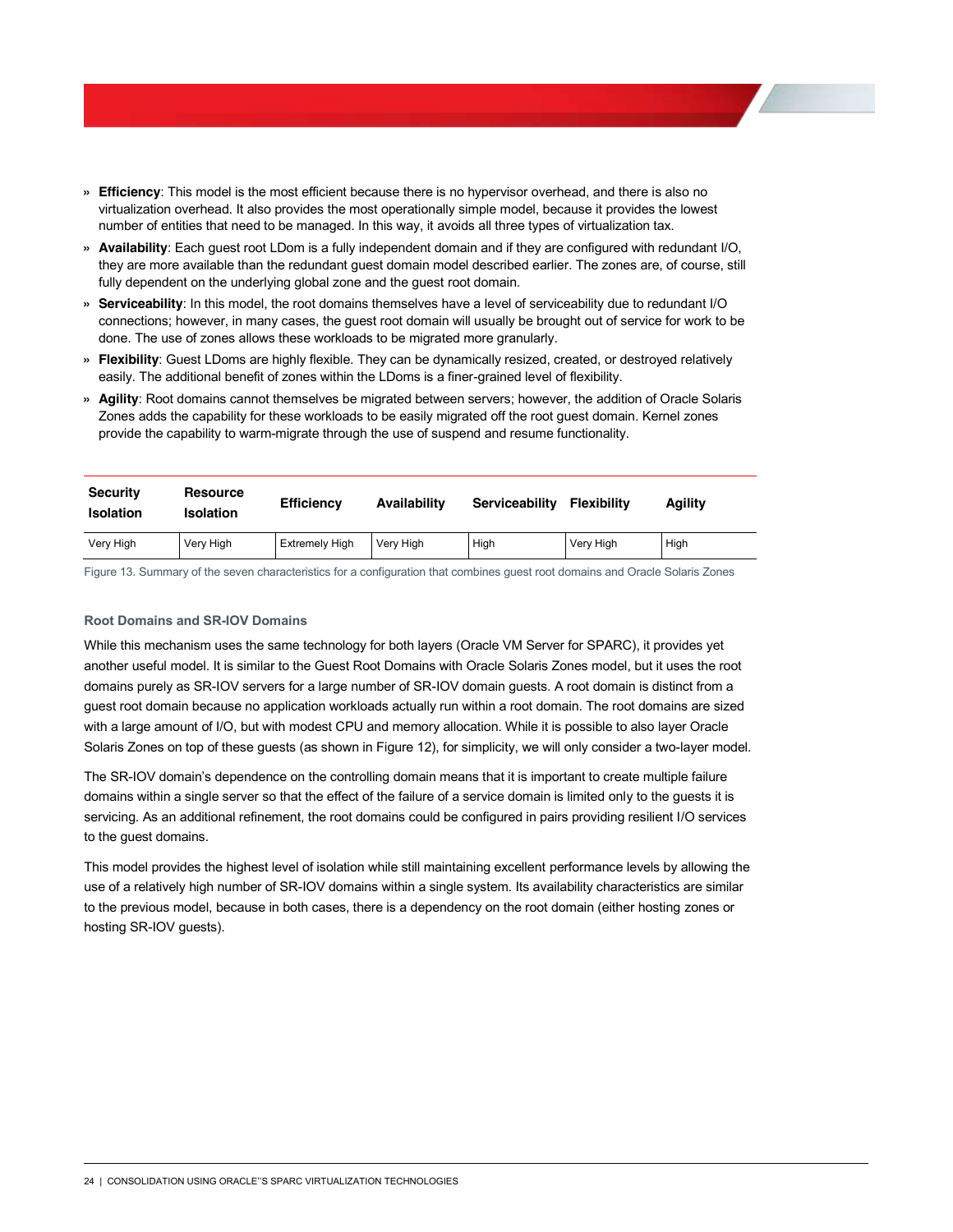

Figure 14. Example configuration that combines root domains and SR-IOV guests

Figure 15 and the following list describe how this model addresses the seven characteristics outlined earlier:

- **» Security isolation**: Each guest domain acts like a physical server with its own version of the operating system. It is serviced by a single root domain, and SR-IOV guest domains within the same security realm could be serviced by the same root domain.
- **» Resource isolation**: Each guest domain has dedicated CPU and memory resources, which guarantees access to those resources. The use of SR-IOV allows each guest domain to have direct access to the physical device, which directly supports multiple virtual connections. It is possible to have some resource contention, but no more than if the workloads were running natively on the same shared device.
- **» Efficiency**: Oracle VM Server for SPARC technology allows the guest domains to make use of CPU, memory, and I/O resources directly without any virtualization overhead. However, this model requires the allocation of resources to the service domain, although this should require fewer resources than the models that use virtualized I/O In summary, this model completely reduces the virtualization resource overhead, but the hypervisor overhead is still present.
- **» Availability**: The use of SR-IOV places a dependence on the domain that owns the physical device. If this domain has an unplanned failure, the failure will also affect the guests owning the dependent devices and cause undefined consequences, usually a panic. Introducing multiple domains providing SR-IOV services to groups of guest domains reduces the impact of single failures.
- **» Serviceability**: If the domain that owns the physical device requires servicing, the guest domains will also need to have an outage or be migrated to other servers. However, the guest domains can be serviced without affecting any other guest domains, and root domains can be serviced and affect only the guests they are servicing.
- **» Flexibility**: Guest domains are highly flexible. They can be dynamically resized, created, or destroyed relatively easily.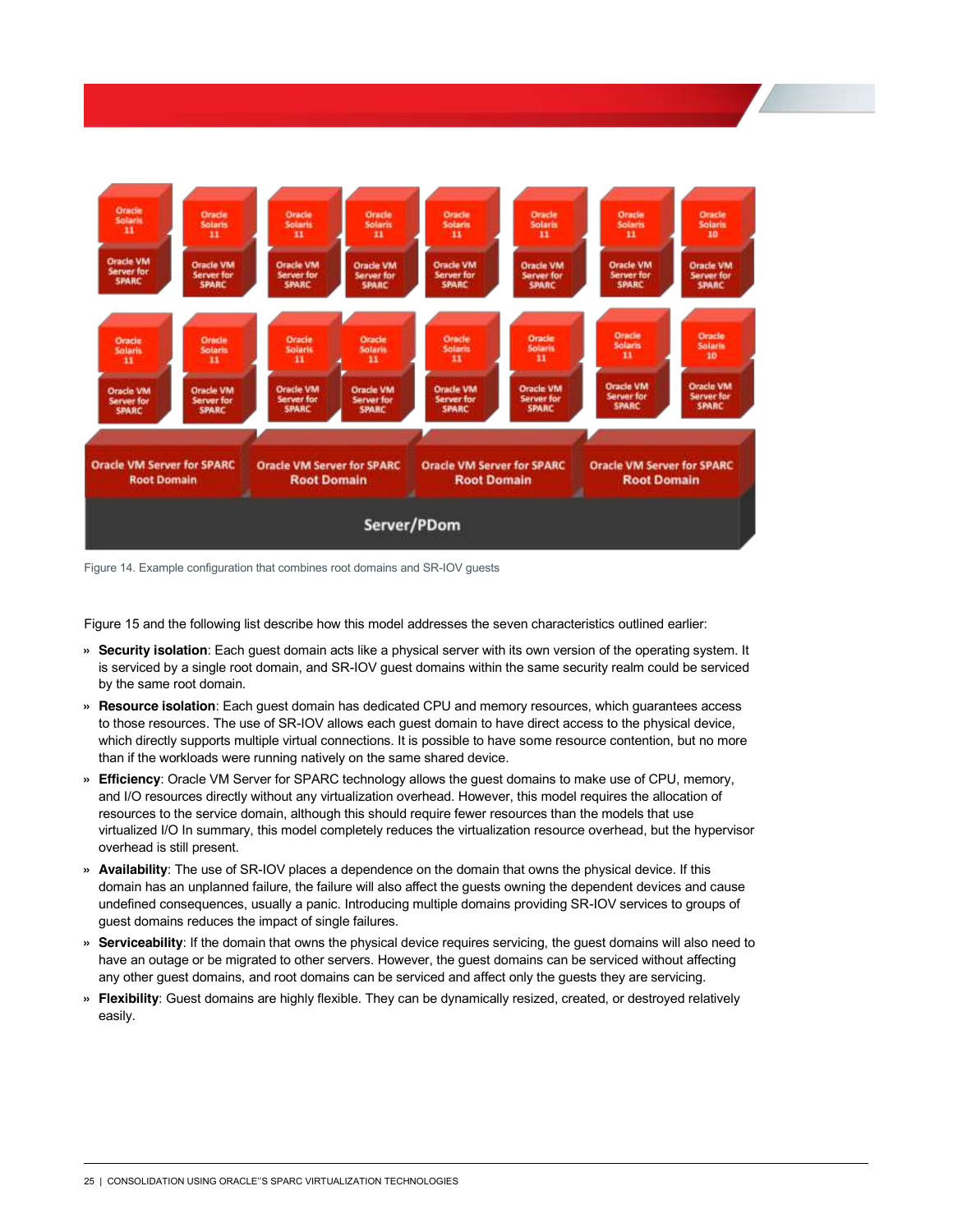**» Agility**: Guest domains with non-virtualized I/O can be cold-migrated to other SPARC servers. This provides a capability to migrate workloads with relatively low service disruption.

| <b>Security</b><br><b>Isolation</b> | <b>Resource</b><br>Isolation | <b>Efficiency</b> | Availability | Serviceability | <b>Flexibility</b> | Agility |
|-------------------------------------|------------------------------|-------------------|--------------|----------------|--------------------|---------|
| Very High                           | Very High                    | High              | High         | High           | Very High          | Medium  |

Figure 15. Summary of the seven characteristics for a configuration that combines root domains and SR-IOV domains

#### <span id="page-26-0"></span>**Hybrid Combination of All Oracle Virtualization Technologies**

The flexibility of Oracle's virtualization technologies is that they are not mutually exclusive. Namely, it is always possible to run any type of zone on any Oracle Solaris instance, and the Oracle VM Server for SPARC technology allows each root domain within the system to perform different functions, which provides maximum flexibility to deal with a wide variety of workload types.

Figure 16 shows the first two root domains as a redundant pair of domains providing I/O services for the four redundant guest domains (A), the third domain is a root domain providing SR-IOV services to the four guest SR-IOV domains (B), and the final and fourth root domain is using the purely Oracle Solaris Zones model (C).



Figure 16. Example hybrid configuration that combines all Oracle virtualization technologies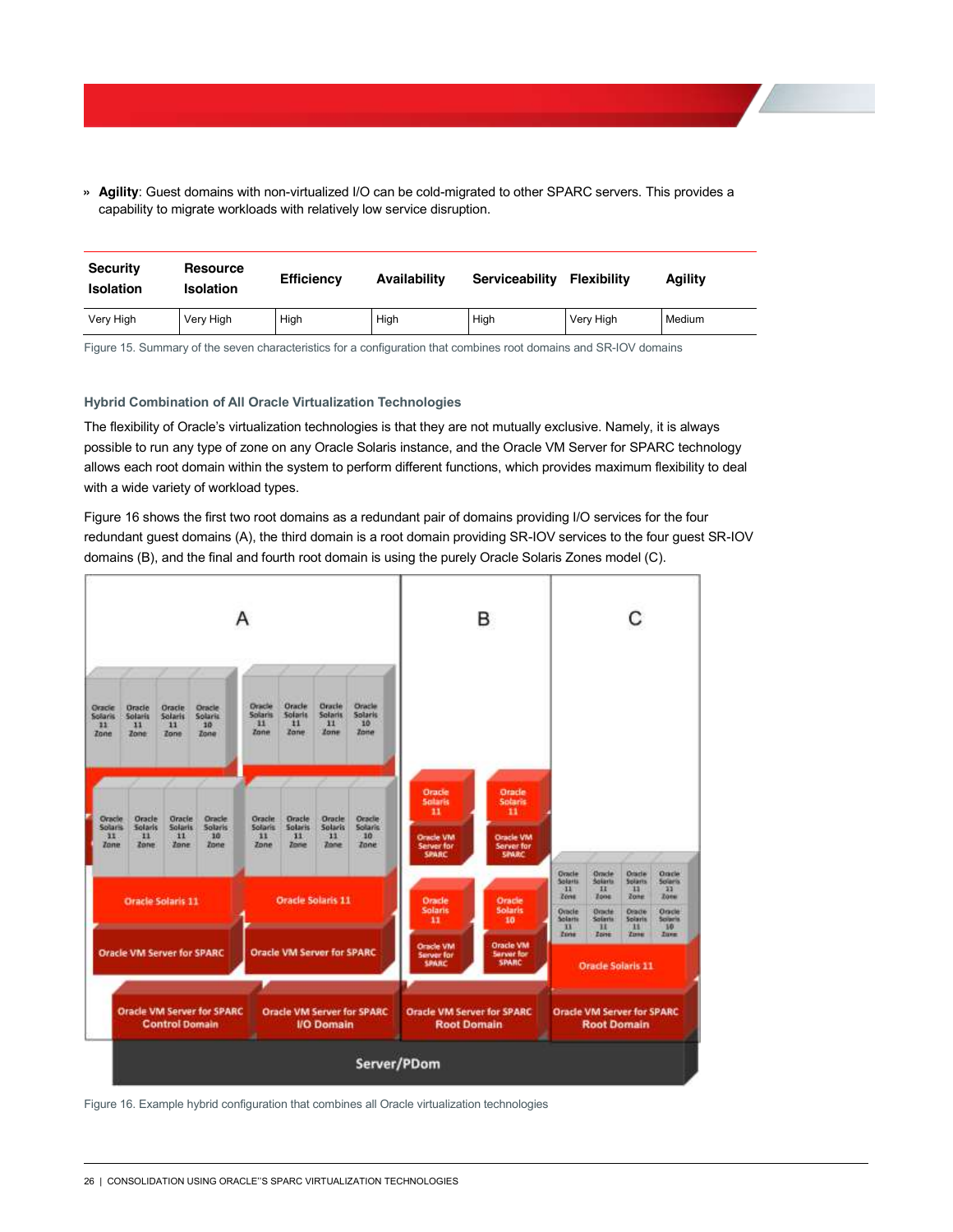As can be seen, it is possible to incorporate each of the models within a single server/PDom, and their virtualization characteristics are identical to the combined models outlined earlier.

# <span id="page-27-0"></span>**Summary of Characteristics for Combined Virtualization Technologies**

Each of the combined approaches allows higher scores across the range of virtualization characteristics compared to using only one of the technologies. As shown in Table 2, by adopting a layered approach to virtualization, it is possible to build architectures that meet a wider range of workload requirements.

|                                                                                      | Security<br>Isolation | Resource<br><b>Isolation</b> | Efficiency                      | Availability     | Serviceability | Flexibility      | Agility       |
|--------------------------------------------------------------------------------------|-----------------------|------------------------------|---------------------------------|------------------|----------------|------------------|---------------|
| Redundant<br>Guest<br><b>Domains</b><br>and Oracle<br><b>Solaris</b><br><b>Zones</b> | High                  | <b>Very High</b>             | <b>High</b>                     | <b>Very High</b> | High           | <b>Very High</b> | <b>High</b>   |
| <b>Guest Root</b><br><b>Domains</b><br>and Oracle<br><b>Solaris</b><br><b>Zones</b>  | <b>Very High</b>      | <b>Very High</b>             | <b>Extremely</b><br><b>High</b> | <b>Very High</b> | High           | <b>Very High</b> | <b>High</b>   |
| Root<br><b>Domains</b><br>and SR-IOV<br><b>Domains</b>                               | <b>Very High</b>      | <b>Very High</b>             | <b>High</b>                     | High             | High           | <b>Very High</b> | <b>Medium</b> |

# TABLE 2. SUMMARY OF THE SEVEN CHARACTERISTICS FOR COMBINED VIRTUALIZATION MODELS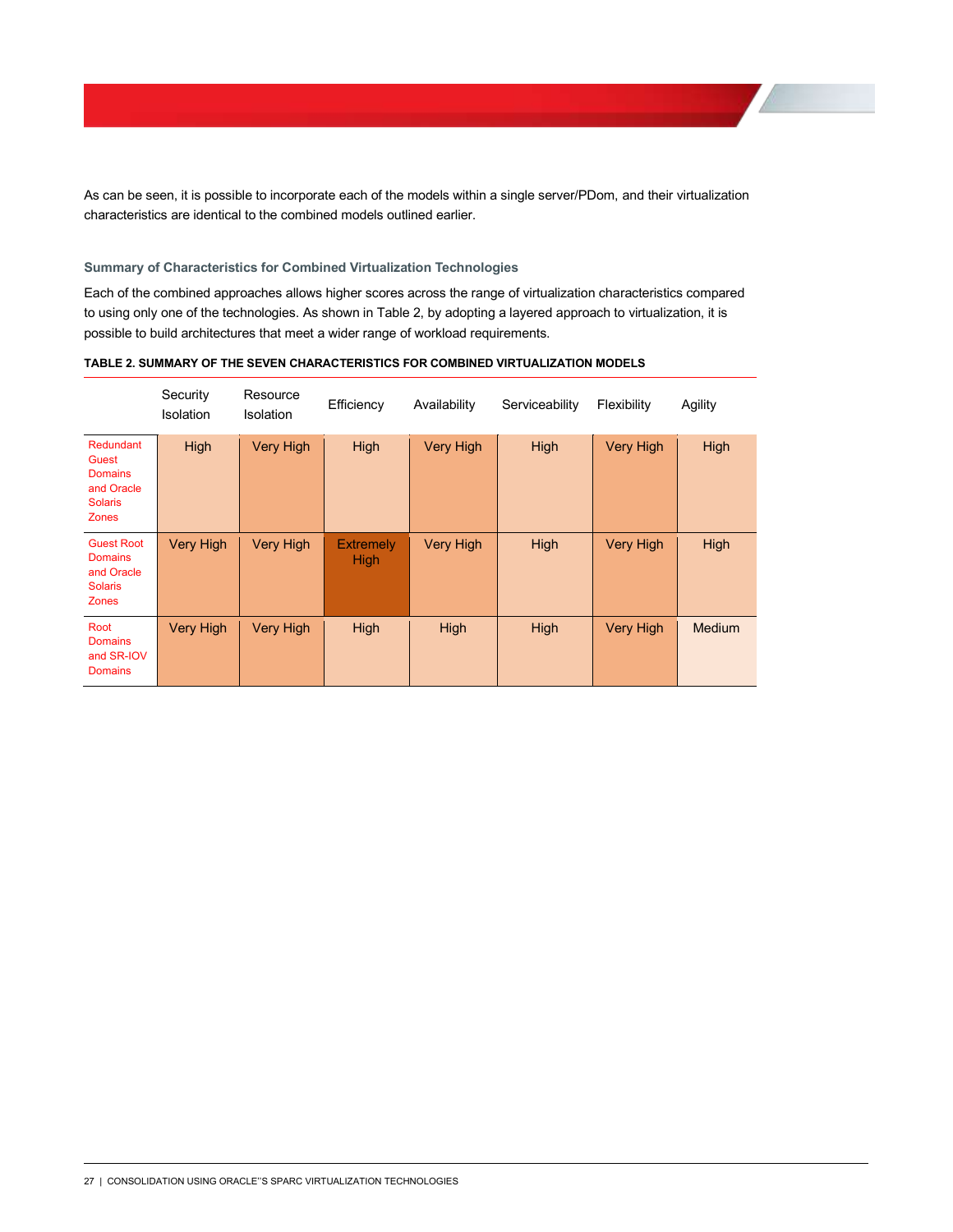# <span id="page-28-0"></span>**Conclusion**

This paper has highlighted the characteristics of each of Oracle's virtualization technologies, and shown how the technologies can be combined to provide architectures that more closely match typical workload requirements instead of deploying a single virtualization technology.

One size does not fit all, and the key to successful consolidation is to create a flexible infrastructure that can easily accommodate all workload types.

It is also important not to lose sight of the original reasons for consolidating in the first place, which is to cut costs by

- **»** Reducing the size of the hardware and software infrastructure
- **»** Improving efficiency
- **»** Reducing operational complexity

Combining the Oracle virtualization technologies of physical domains, Oracle VM Server for SPARC, and the various types of Oracle Solaris Zones enables an agile and flexible architecture to be designed to meet those goals.

# <span id="page-28-1"></span>About Oracle Elite Engineering Exchange

Oracle Elite Engineering Exchange (Oracle EEE) is a cross-functional global organization consisting of Oracle's elite sales consultants (SCs) and systems engineers (Product Engineering). Oracle EEE connects systems engineers directly to the top experts in the field through joint collaboration, which enables bidirectional communication about customer and market trends and deep insight into the technology directions of future-generation products. Oracle EEE brings real-world customer experiences directly to systems engineers and engineering technical details and insights to sales consultants, both of which enable better solutions to meet the changing needs of Oracle's customers.